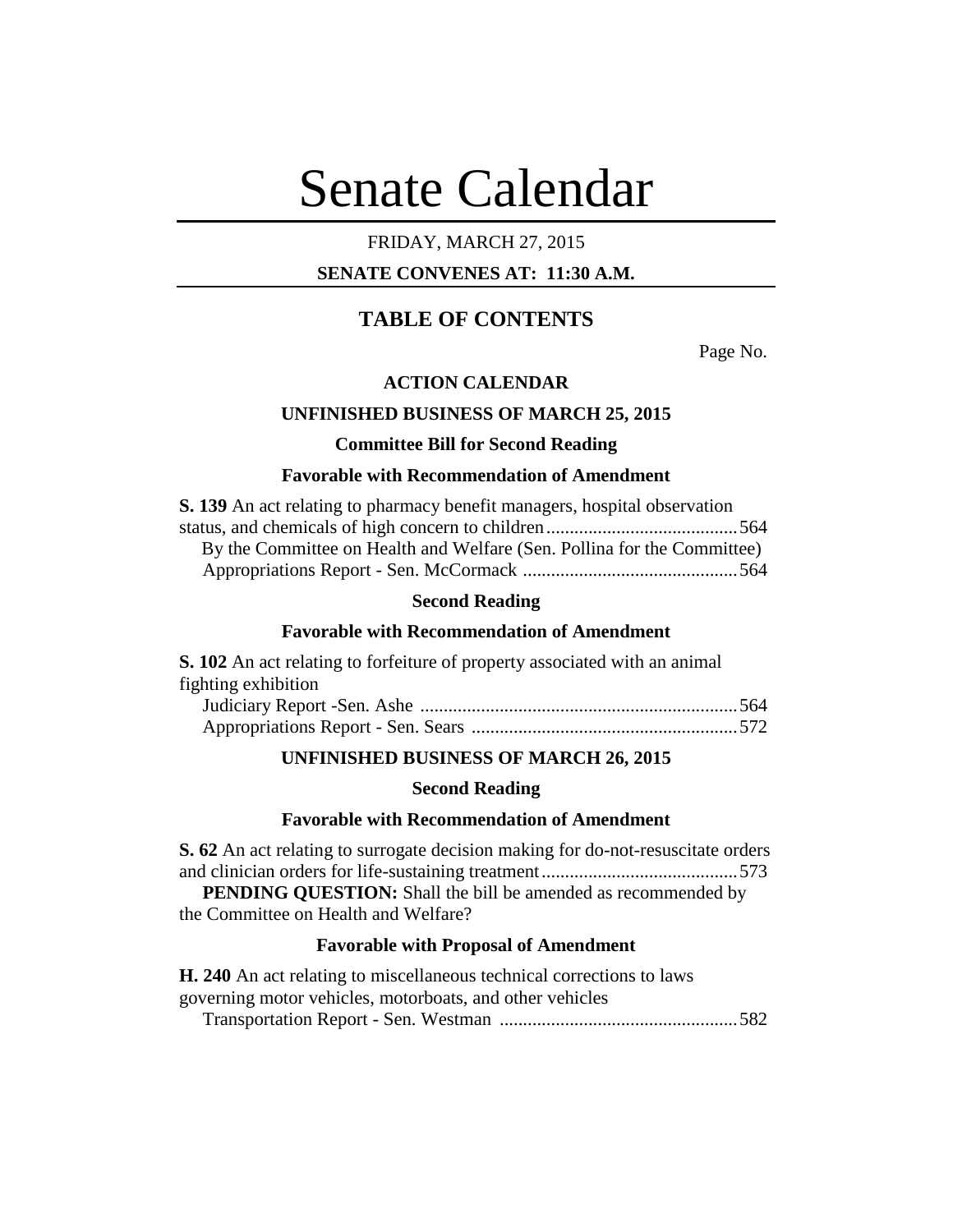# **NEW BUSINESS**

# **Third Reading**

# **Second Reading**

# **Favorable with Recommendation of Amendment**

**S. 20** An act relating to establishing and regulating licensed dental practitioners

# **NOTICE CALENDAR**

# **Second Reading**

# **Favorable with Recommendation of Amendment**

| <b>S. 114</b> An act relating to the Open Meeting Law |  |  |
|-------------------------------------------------------|--|--|
|                                                       |  |  |

# **ORDERED TO LIE**

| <b>S. 137</b> An act relating to penalties for selling and dispensing marijuana 597 |     |
|-------------------------------------------------------------------------------------|-----|
| <b>CONCURRENT RESOLUTIONS FOR ACTION</b>                                            |     |
| <b>S.C.R. 13-14</b> (For text of Resolutions, see Addendum to Senate Calendar       |     |
| $f_{\text{out}}$ M <sub>and</sub> l $\Delta \zeta$ , $\Delta \zeta$                 | ے ص |

| H.C.R. 81-88 (For text of Resolutions, see Addendum to House Calendar |
|-----------------------------------------------------------------------|
|                                                                       |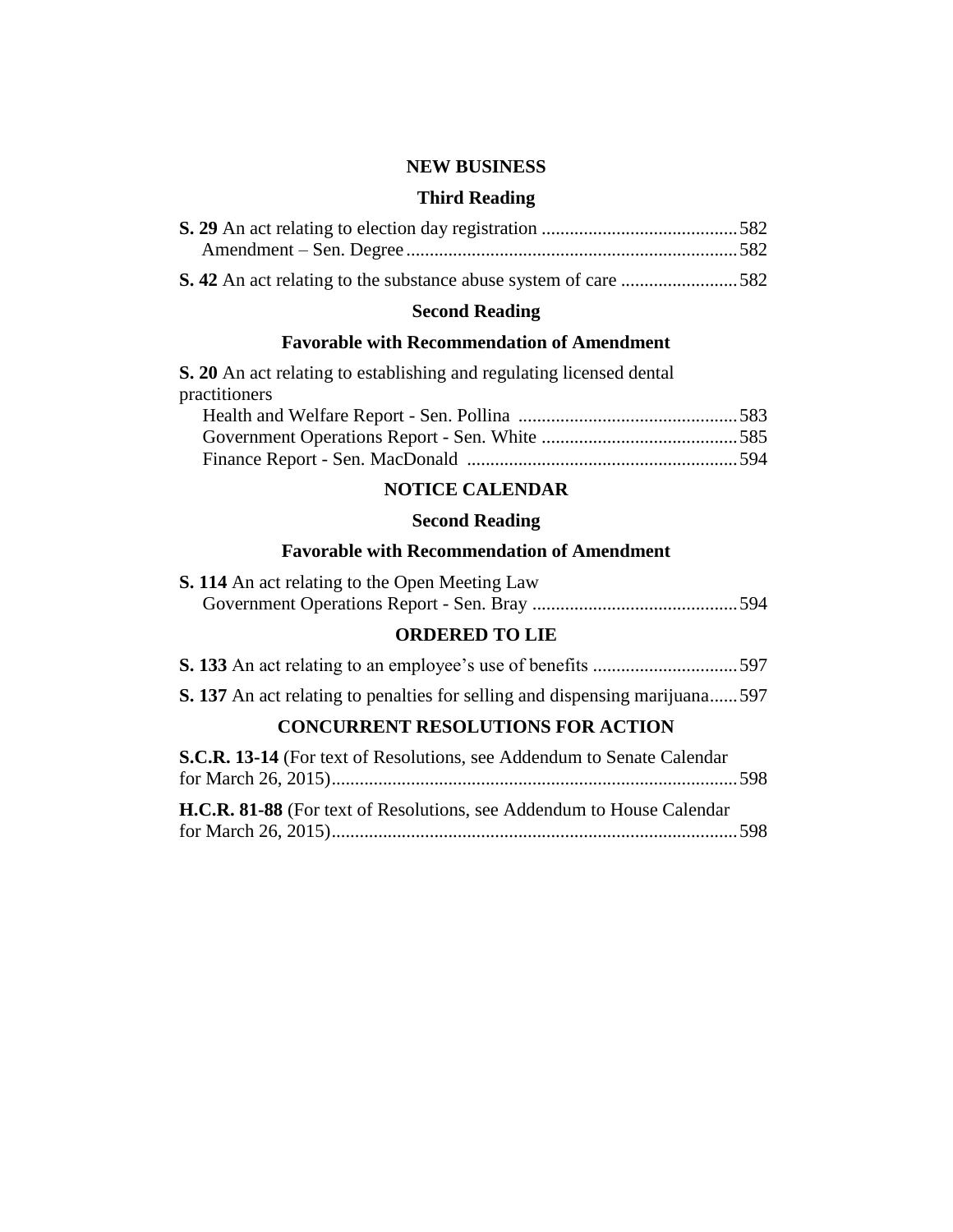# **ORDERS OF THE DAY**

#### **ACTION CALENDAR**

#### **UNFINISHED BUSINESS OF WEDNESDAY, MARCH 25, 2015**

#### **Committee Bill for Second Reading**

#### **Favorable with Recommendation of Amendment**

#### **S. 139.**

An act relating to pharmacy benefit managers, hospital observation status, and chemicals of high concern to children.

## **By the Committee on Health and Welfare. (Senator Pollina for the Committee.)**

## **Reported favorably with recommendation of amendment by Senator McCormack for the Committee on Appropriations.**

The Committee recommends that the bill be amended by striking out Sec. 5 (Prospective Payment for Home Health Services), Sec. 6 (Health Care Oversight Committee), Sec. 7 (Mental Health Oversight Committee), Sec. 8 (Long-Term Care Evaluation Task Force), and Sec. 13 (Appropriation) in their entirety and renumbering the remaining sections of the bill to be numerically correct.

(Committee vote: 7-0-0)

#### **Second Reading**

## **Favorable with Recommendation of Amendment**

## **S. 102.**

An act relating to forfeiture of property associated with an animal fighting exhibition.

# **Reported favorably with recommendation of amendment by Senator Ashe for the Committee on Judiciary.**

The Committee recommends that the bill be amended by striking out all after the enacting clause and inserting in lieu thereof the following:

Sec. 1. 13 V.S.A. § 352 is amended to read:

## § 352. CRUELTY TO ANIMALS

A person commits the crime of cruelty to animals if the person:

\* \* \*

#### - 564 -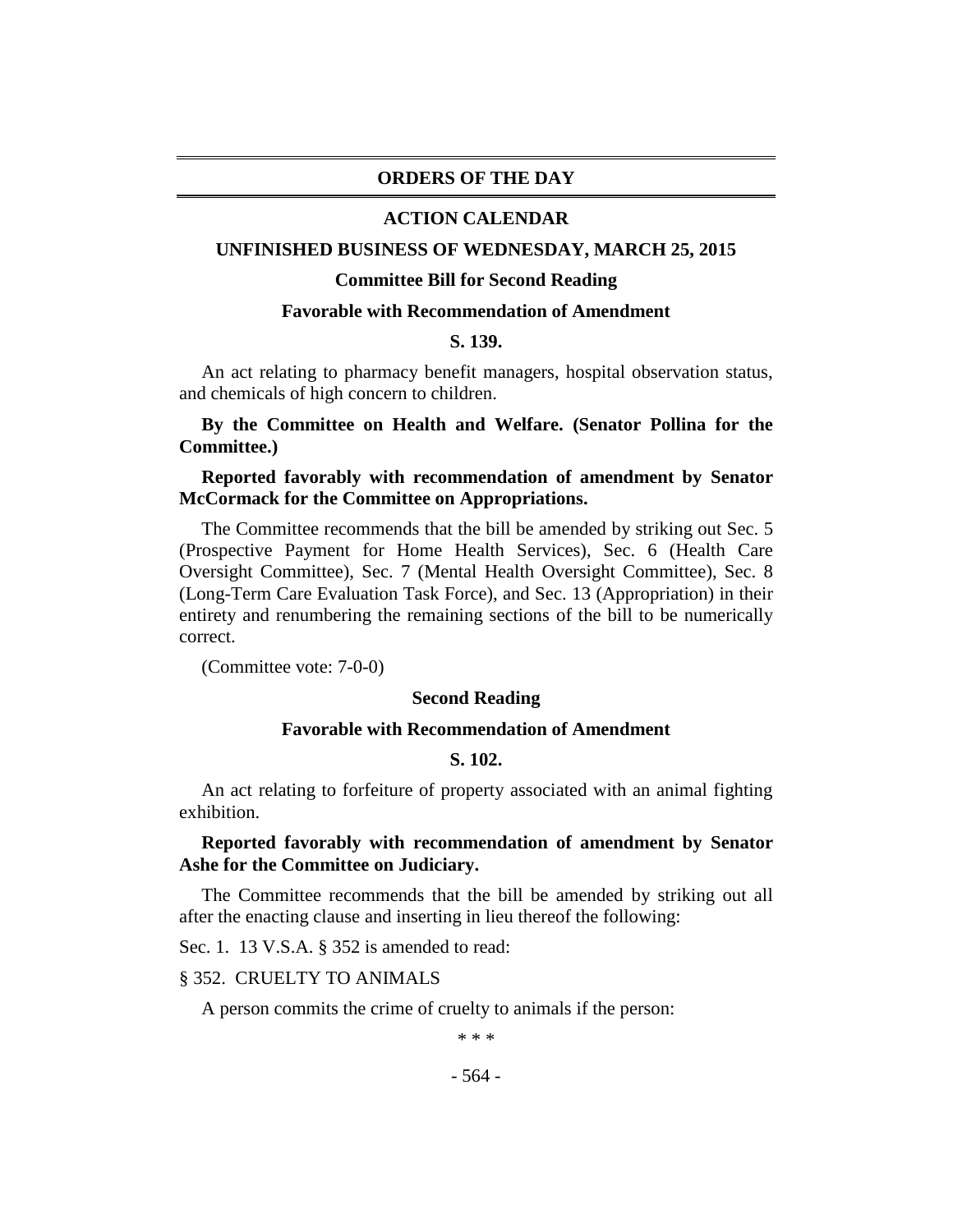(5)(A) owns, possesses, keeps, or trains an animal engaged in an exhibition of fighting, or possesses, keeps, or trains any animal with intent that it be engaged in an exhibition of fighting, or permits any such act to be done on premises under his or her charge or control; or

(B) owns, possesses, ships, transports, delivers, or keeps a device, equipment, or implement for the purpose of training or conditioning an animal for participation in animal fighting, or enhancing an animal's fighting capability.

\* \* \*

Sec. 2. 13 V.S.A. § 364 is amended to read:

§ 364. ANIMAL FIGHTS

(a) A person who participates in a fighting exhibition of animals shall be in violation of subdivisions 352(5) and (6) of this title.

(b) In Notwithstanding any provision of law to the contrary, in addition to seizure of fighting birds or animals involved in a fighting exhibition, a law enforcement officer or humane officer may seize:

(1) any equipment associated with that activity;

(2) any other personal property which is used to engage in a violation or further a violation of subdivisions 352(5) and (6) of this title; and

(3) monies, securities, or other things of value furnished or intended to be furnished by a person to engage in or further a violation of subdivisions 352(5) and (6) of this title.

(c) In addition to the imposition of a penalty under this chapter, conviction under this section shall result in forfeiture of all seized fighting animals and, equipment, and other property subject to seizure under this section. The animals may be destroyed humanely or otherwise disposed of as directed by the court.

(d) Property subject to forfeiture under this subsection may be seized upon process issued by the court having jurisdiction over the property. Seizure without process may be made:

(1) incident to a lawful arrest;

(2) pursuant to a search warrant; or

(3) if there is probable cause to believe that the property was used or is intended to be used in violation of this section.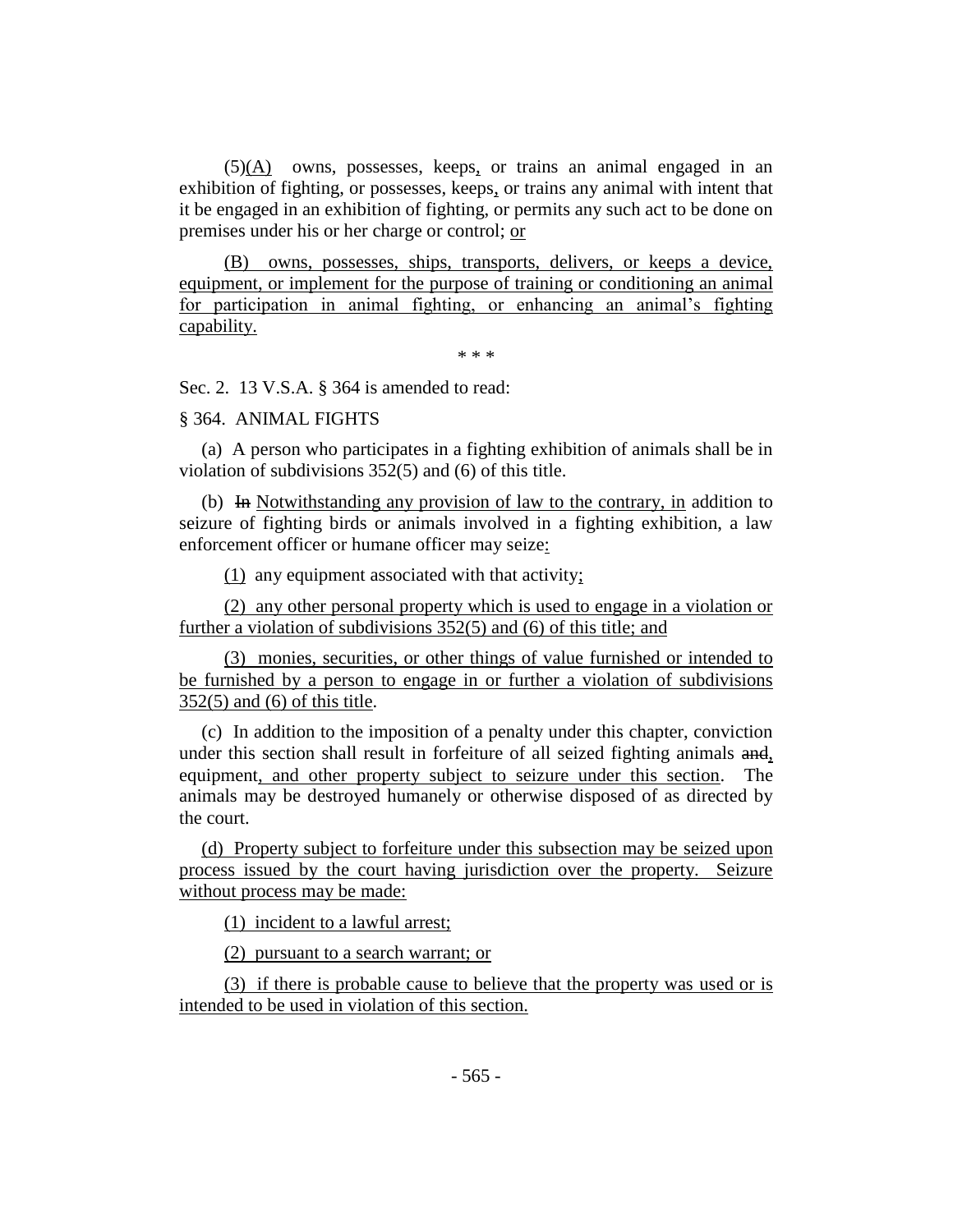(e) Forfeiture proceedings instituted pursuant to the provisions of this section for property other than animals are subject to the procedures and requirements for forfeiture as set forth in 18 V.S.A. chapter 84, subchapter 2.

Sec. 3. 18 V.S.A. § 4241 is amended to read:

§ 4241. SCOPE

(a) The following property shall be subject to this subchapter:

\* \* \*

(7) Any property seized pursuant to 13 V.S.A. § 364.

(b) This subchapter shall not apply to any property used or intended for use in an offense involving two ounces or less of marijuana or in connection with hemp or hemp products as defined in 6 V.S.A. § 562. This subchapter shall apply to property for which forfeiture is sought in connection with:

(1) a violation under chapter 84, subchapter 1 of this title that carries by law a maximum penalty of ten years' incarceration or greater; or

(2) a violation of  $13$  V.S.A.  $\S$  364.

Sec. 4. 18 V.S.A. § 4242 is amended to read:

§ 4242. SEIZURE

\* \* \*

(b) Any property subject to forfeiture under this subchapter may be seized upon process. Seizure without process may be made when:

(1) the seizure is incident to an arrest with probable cause or a search under a valid search warrant;

(2) the property subject to seizure has been the subject of a prior judgment in favor of the state State in a forfeiture proceeding under this subchapter; or

(3) the seizure is incident to a valid warrantless search.

(c) If property is seized without process under subdivision  $(b)(1)$  or  $(3)$  of this section, the state State shall forthwith petition the court for a preliminary order or process under subsection (a) of this section.

(d) All Notwithstanding subsection 4241(b) of this title, all regulated drugs the possession of which is prohibited under this chapter are contraband and shall be automatically forfeited to the state and destroyed.

Sec. 5. 18 V.S.A. § 4243 is amended to read:

§ 4243. PETITION FOR JUDICIAL FORFEITURE PROCEDURE

- 566 -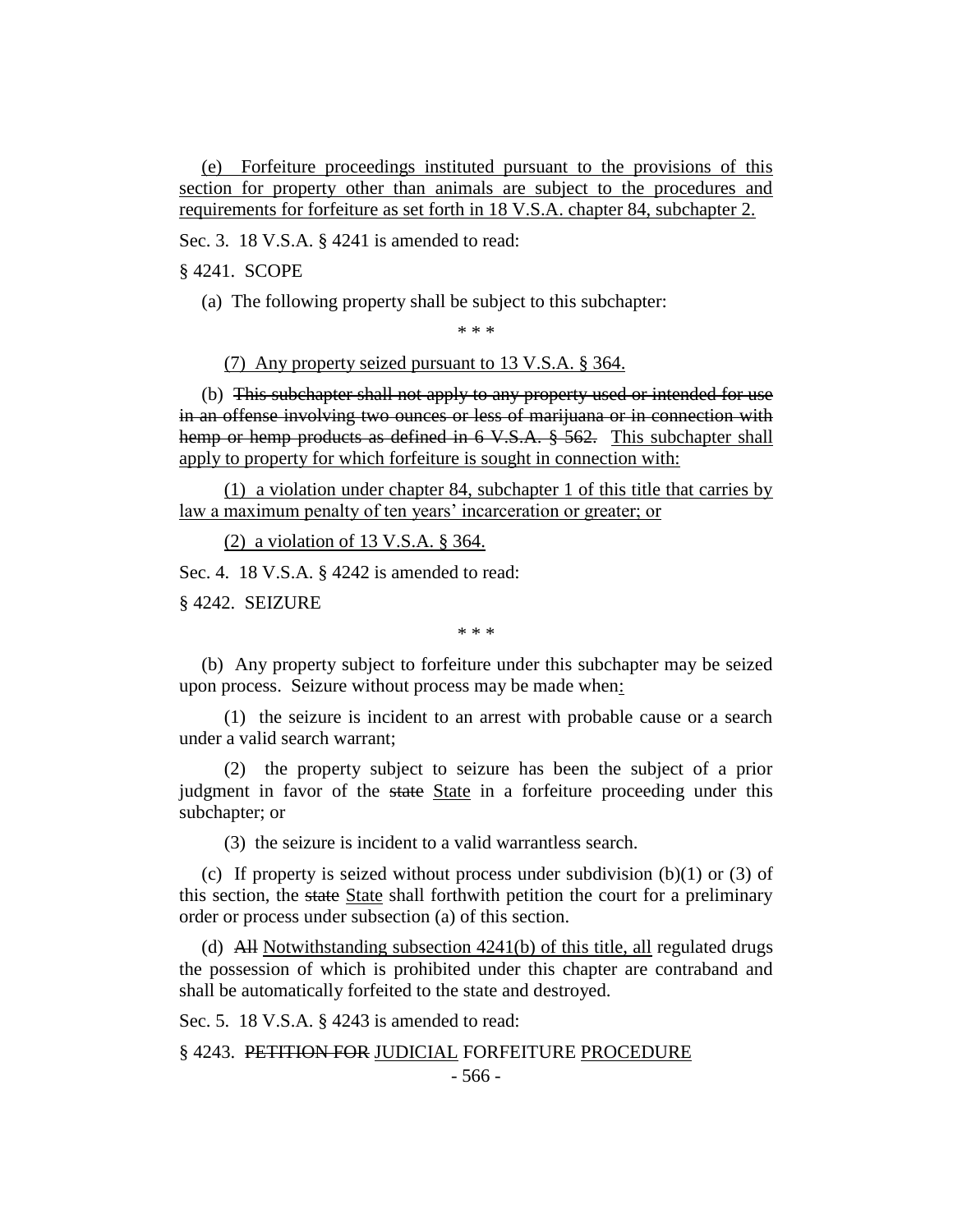(a) The State Conviction required. An asset is subject to forfeiture by judicial determination under section 4241 of this title and 13 V.S.A. § 364 if:

(1) a person is convicted of the criminal offense related to the action for forfeiture; or

(2) a person is not charged with a criminal offense related to the action for forfeiture based in whole or in part on the person's agreement to provide information regarding the criminal activity of another person.

(b) Evidence. The State may introduce into evidence in the judicial forfeiture case the fact of a conviction in the Criminal Division or any agreement made under subdivision (a)(2) of this section.

(c) Burden of proof. The State bears the burden of proving by clear and convincing evidence that the property is an instrument of or represents the proceeds of the underlying offense.

(d) Notice. Within 60 days from when the seizure occurs, the State shall notify the any owners, possessors, and lienholders of the property of the action, if known or readily ascertainable. Upon motion by the State, a court may extend the time period for sending notice for a period not to exceed 90 days for good cause shown.

(e) Return of property. If notice is not sent in accordance with subsection (d) of this section, and no time extension is granted or the extension period has expired, the law enforcement agency shall return the property to the person from whom the property was seized. An agency's return of property due to lack of proper notice does not restrict the agency's authority to commence a forfeiture proceeding at a later time. Nothing in this subsection shall require the agency to return contraband, evidence, or other property that the person from whom the property was seized is not entitled to lawfully possess.

(f) Filing of petition. Except as provided in section 4243a of this title, the State shall file a petition for forfeiture of any property seized under section 4242 of this title promptly, but not more than 14 days from the date the preliminary order or process is issued. The petition shall be filed in the superior court Superior Court of the county in which the property is located or in any court with jurisdiction over a criminal proceeding related to the property.

 $(b)(g)$  Service of petition. A copy of the petition shall be sent by certified mail to served on all persons named in the petition as provided for in the Vermont Rules of Civil Procedure. In addition, the state State shall cause notice of the petition to be published in a newspaper of general circulation in the state State, as ordered by the court. The petition shall state: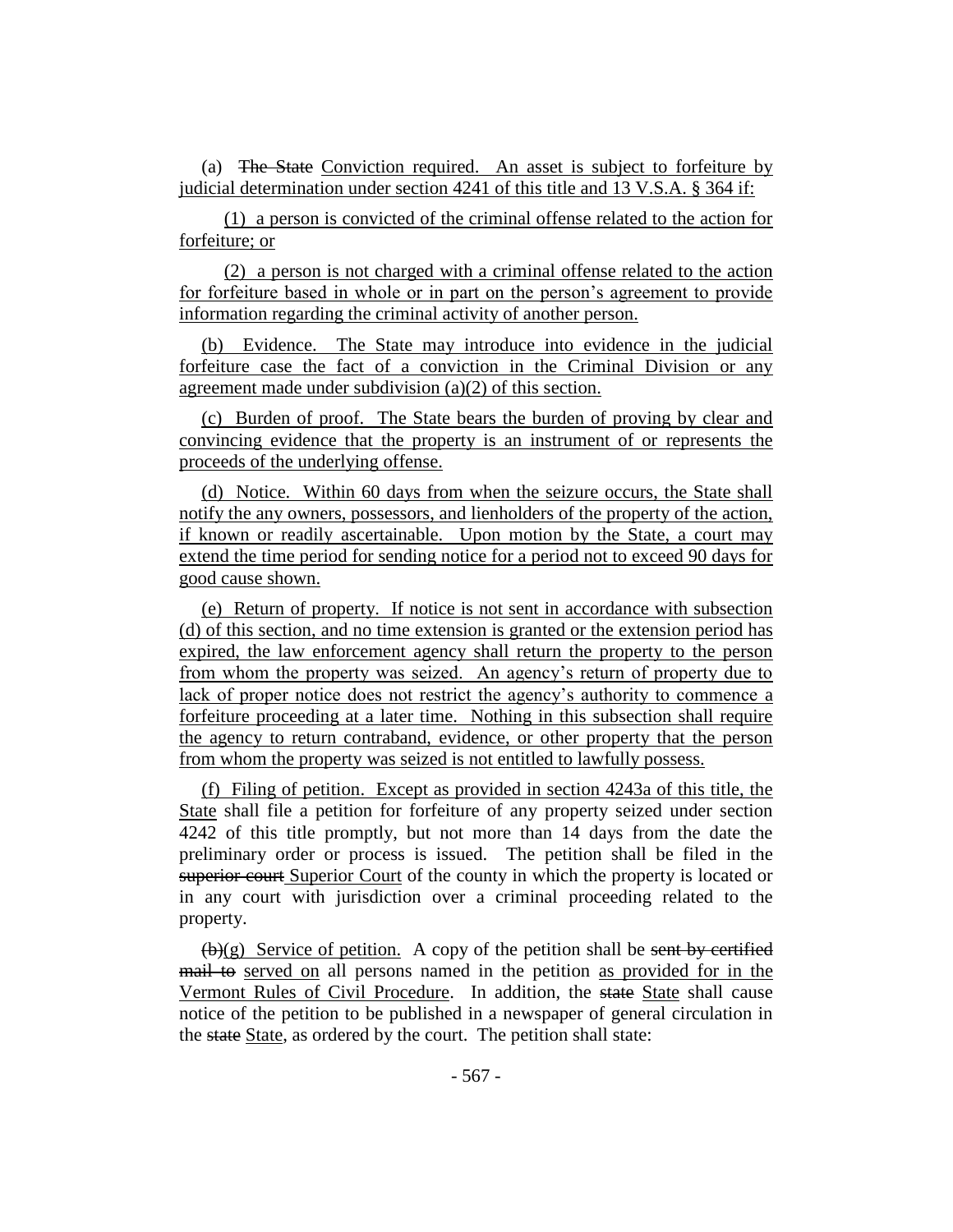(1) the facts upon which the forfeiture is requested, including a description of the property subject to forfeiture, and the type and quantity of regulated drug involved;

(2) the names of the apparent owner or owners, lienholders who have properly recorded their interests, and any other person appearing to have an interest; and, in the case of a conveyance, the name of the person holding title, the registered owner, and the make, model, and year of the conveyance.

Sec. 6. 18 V.S.A. § 4243a is added to read:

#### § 4243a. ADMINISTRATIVE FORFEITURE PROCEDURE

(a) Scope. Forfeiture of property described in section 4241 of this title and in 13 V.S.A. § 364 that does not exceed \$25,000 in value may be administratively forfeited under this section.

(b) Notice. Within 60 days from seizure, all persons known to have an ownership, possessory, or security interest in seized property must be notified of the seizure and the intent to forfeit the property. Notice shall be served as provided for in the Vermont Rules of Civil Procedure. If there is reason to believe that notice may have an adverse result, a supervisory law enforcement official of the seizing agency may extend the period for sending notice for a period not to exceed 30 days. Upon motion to the Superior Court by the State, the Court may extend the period for sending notice for a period not to exceed 60 days.

(c) Content of notice. The notice shall contain:

(1) a description of the property;

(2) the date of the seizure; and

(3) notice of the right to obtain judicial review of the forfeiture and of the procedure for obtaining that judicial review.

(d) Return of property. If notice is not sent in accordance with subsection (b) of this section, and no time extension is granted or the extension period has expired, the law enforcement agency shall return the property to the person from whom the property was seized. An agency's return of property due to lack of proper notice does not restrict the agency's authority to commence a forfeiture proceeding at a later time. Nothing in this subsection shall require the agency to return contraband, evidence or other property that the person from whom the property was seized is not entitled to lawfully possess.

(e) Claims.

(1) Any person claiming property seized under this section may file a claim with the Superior Court.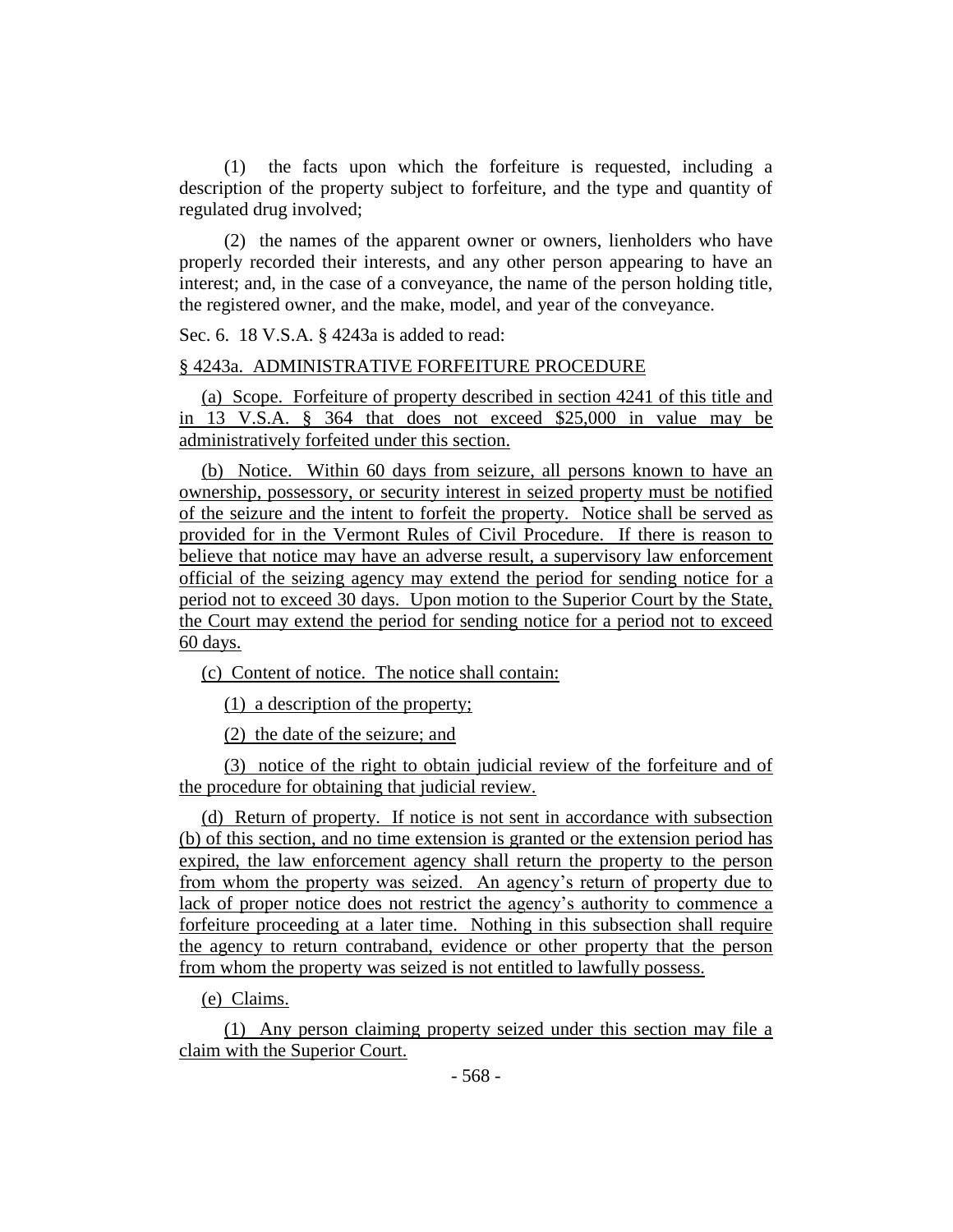(2) A claim under this subsection must be filed within 60 days after notice is received.

(3) A claim shall:

(A) identify the specific property being claimed;

(B) state the claimant's interest in such property; and

(C) be made under oath.

Sec. 7. 18 V.S.A. § 4244 is amended to read:

## § 4244. FORFEITURE HEARING

(a) The court Within 60 days following service of notice of seizure and forfeiture under sections 4243 and 4243a of this title, a claimant may file a demand for judicial determination of the forfeiture. The demand must be in the form of a civil complaint accompanied by a sworn affidavit setting forth the facts upon which the claimant intends to rely, including, if relevant, the noncriminal source of the asset or currency at issue. The demand must be filed with the court administrator in the county in which the seizure occurred.

(b) Except as provided in section 4243a, the Court shall hold a hearing on the petition no less than 14 nor more than 30 days after notice. For good cause shown, or on the court's own motion, the court may stay the forfeiture proceedings pending resolution of related criminal proceedings. If a person named in the petition is a defendant in a related criminal proceeding and the proceeding is dismissed or results in a judgment of acquittal, the petition shall be dismissed as to the defendant's interest in the property as soon as practicable after, and in any event no later than 90 days following, the conclusion of the criminal prosecution.

 $(\theta)(c)$  A lienholder who has received notice of a forfeiture proceeding may intervene as a party. If the court Court finds that the lienholder has a valid, good faith interest in the subject property which is not held through a straw purchase, trust or otherwise for the actual benefit of another and that the lienholder did not at any time have knowledge or reason to believe that the property was being or would be used in violation of the law, the court Court upon forfeiture shall order compensation to the lienholder to the extent of the lienholder's interest.

(d) The Court shall not order the forfeiture of property if an owner, co-owner, or person who regularly uses the property, other than the defendant, shows by a preponderance of the evidence that the owner, co-owner, or regular user did not consent to or have any express or implied knowledge that the property was being or was intended to be used in a manner that would subject the property to forfeiture, or that the owner, co-owner, or regular user had no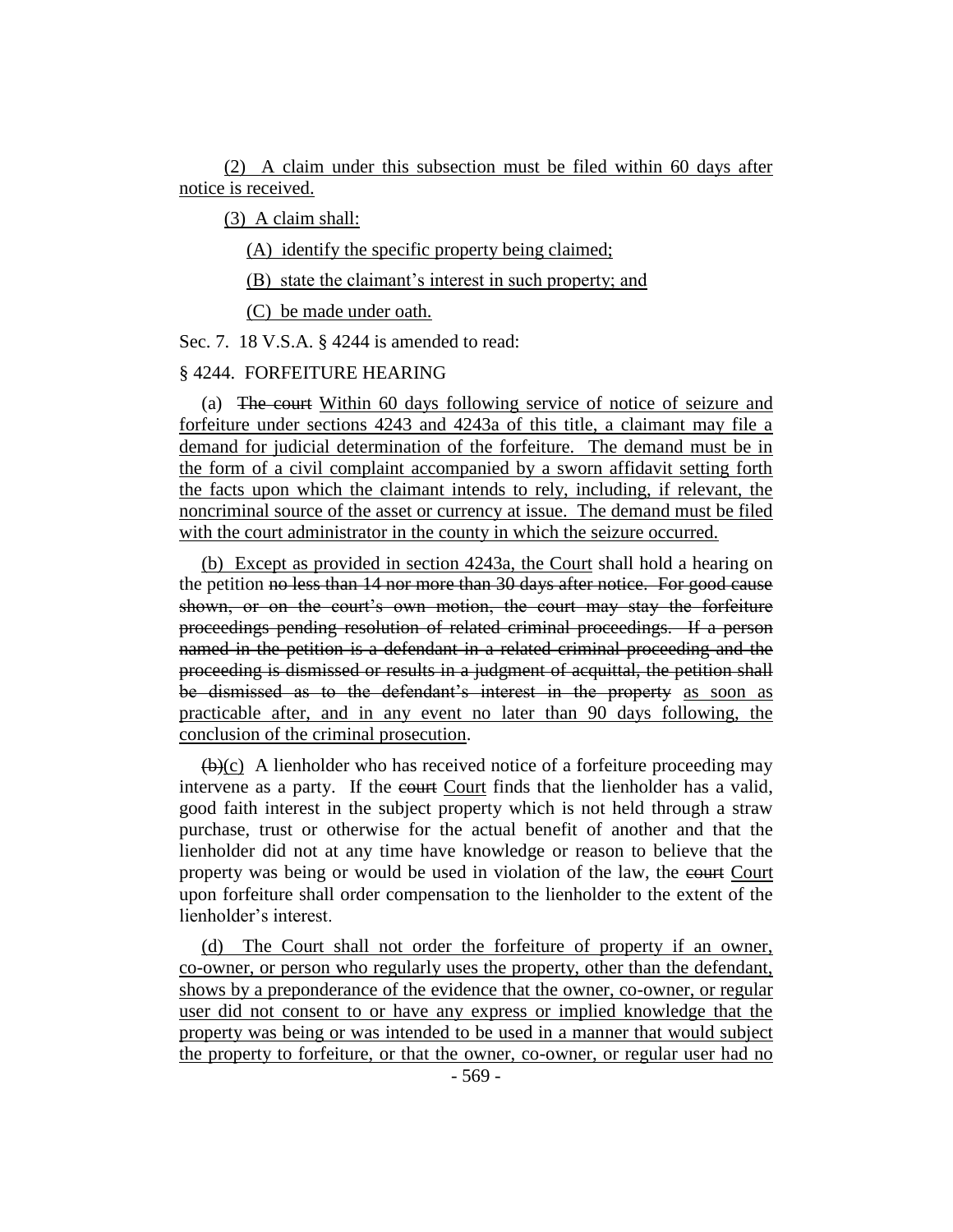reasonable opportunity or capacity to prevent the defendant from using the property.

 $(e)(e)$  The proceeding shall be against the property and shall be deemed civil in nature. The state State shall have the burden of proving all material facts by clear and convincing evidence.

 $(d)(f)$  The court Court shall make findings of fact and conclusions of law and shall issue a final order. If the petition is granted, the court Court shall order the property held for evidentiary purposes, delivered to the state treasurer State Treasurer, or, in the case of regulated drugs or property which is harmful to the public, destroyed.

Sec. 8. 18 V.S.A. § 4247 is amended to read:

## § 4247. DISPOSITION OF PROPERTY

(a) Whenever property is forfeited and delivered to the state treasurer State Treasurer under this subchapter, the state treasurer State Treasurer shall, no sooner than 90 days of the date the property is delivered, sell the property at a public sale held under 27 V.S.A. chapter 13.

(b) The proceeds from the sale of forfeited property shall first be used to offset any costs of selling the property, and then, after any liens on the property have been paid in full, applied to payment of seizure, storage, and forfeiture expenses. Remaining proceeds shall be distributed as follows:

 $(1)(A)$  Sixty percent shall be distributed among the:

(i) Judiciary;

(ii) Office of the Attorney General;

(iii) Office of the Defender General;

(iv) Department of State's Attorneys and Sheriffs; and

(v) State and local law enforcement agencies.

(B) The Governor's Criminal Justice and Substance Abuse Cabinet is authorized to determine the allocations among the groups listed in subdivision (A) of this subdivision (1), and may allocate proceeds to the prosecutor and law enforcement agency or agencies that participated in the enforcement effort resulting in the forfeiture. The proceeds shall be held by the Treasurer until the Cabinet notifies the Treasurer of the allocation determinations, at which time the Treasurer shall forward the allocated amounts to the appropriate agency operating funds.

(1) The remaining 40 percent shall be deposited in the General Fund.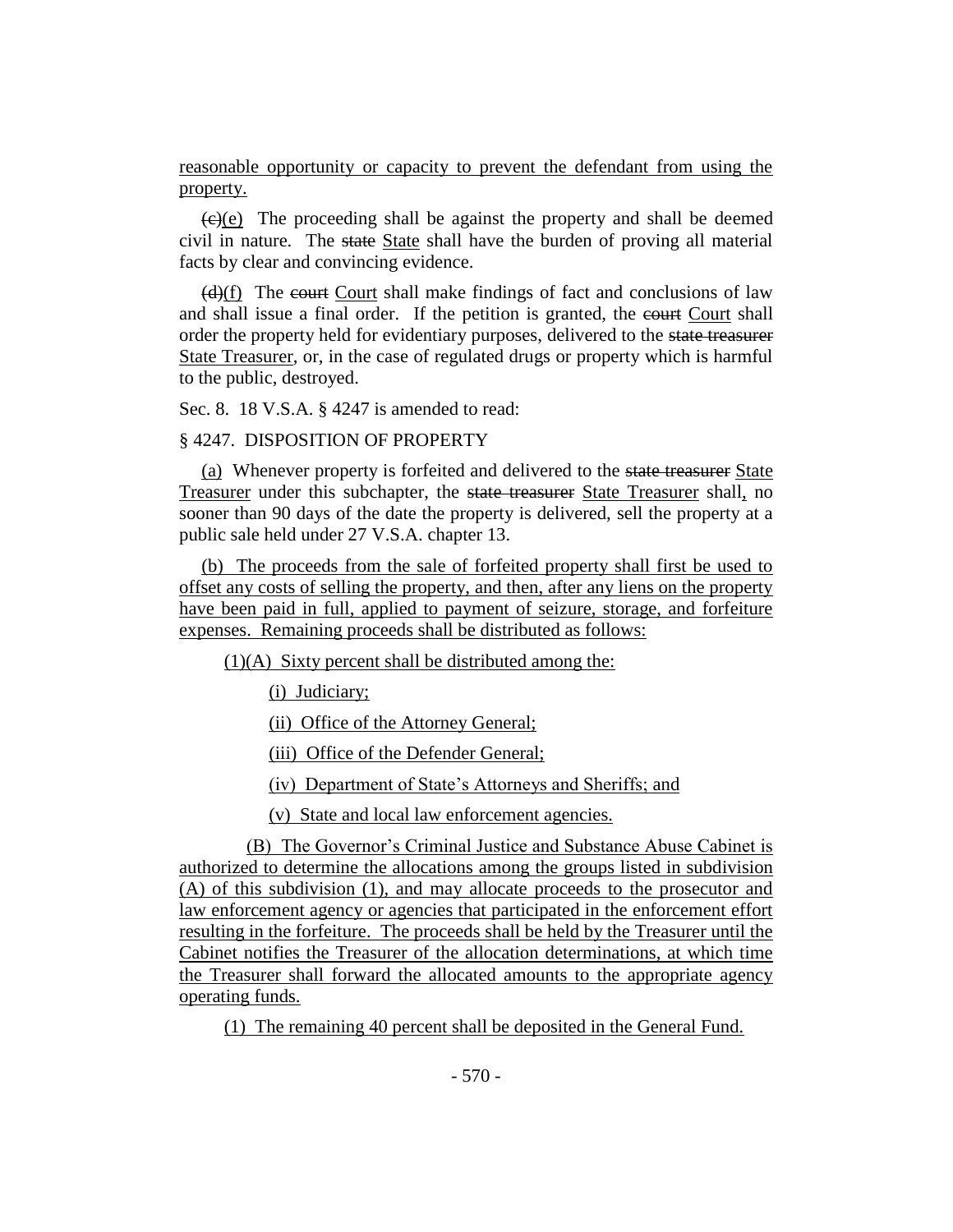# Sec. 9. ANIMAL CRUELTY RESPONSE TASK FORCE

(a) Creation. There is created a task force to evaluate the state of animal cruelty investigation and response in Vermont, including the resources devoted to animal investigation and response services and to recommend ways to consolidate, collaborate, or reorganize to use more effectively limited resources while improving the response to animal cruelty.

(b) Membership. The Task Force shall be composed of the following members:

(1) a representative from the Governor's office;

(2) a member of the Vermont State Police;

(3) a member of the VT Police Chiefs Association;

(4) a representative of the VT Animal Control Association;

(5) a Humane Officer from a VT humane society focusing on domestic animals;

(6) a Humane Officer of a VT humane society focusing on large animals (livestock);

(7) a representative of the Vermont Humane Federation;

(8) a representative of the Vermont Federation of Dog Clubs;

(9) the Executive Director of the Department of State's Attorneys and Sheriffs or designee;

(10) a representative of the Vermont Veterinary Medical Association;

(11) a representative of the Vermont Agency of Agriculture, Food and Markets;

(12) a representative of the VT Constables Association;

(13) a representative of the VT Town Clerks Association; and

(14) a representative of the Department for Children and Families.

(c) Powers and duties. The Task Force, in consultation with the Office of the Defender General, shall study and make recommendations concerning:

(1) training for humane agents, animal control officers, law enforcement officers, and prosecutors;

(2) the development of uniform response protocols for receiving, investigating, and following up on complaints of animal cruelty, including sentencing recommendations;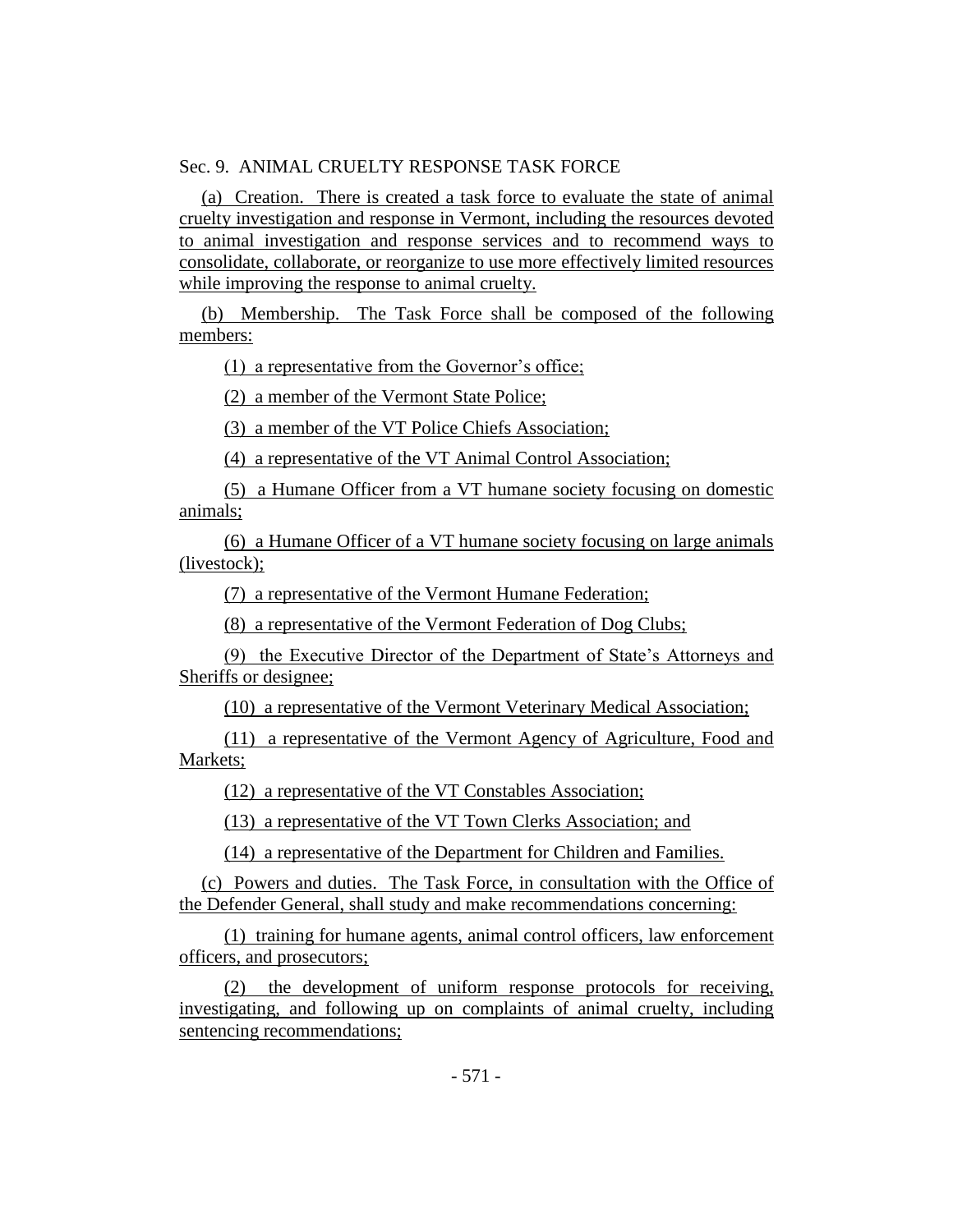(3) the development of a centralized data collection system capable of sharing data collected from both the public and private sectors on animal cruelty complaints and outcomes;

(4) funding the various responsibilities that are involved with an animal cruelty investigation, including which State agencies should be responsible for any State level authority and oversight; and

(5) any other issue the Task Force determines is relevant to improve the efficiency, process, and results of animal cruelty response actions in Vermont.

(d) Report. On or before January 15, 2016, the Task Force shall report its findings and recommendations to the House and Senate Committees on Judiciary.

(e) Meetings and sunset.

(1) The representative from the Governor's office shall call the first meeting of the Task Force.

(2) The Task Force shall select a chair from among its members at the first meeting.

(3) The Task Force shall hold its first meeting no later than August 15, 2015.

(4) Meetings of the Task Force shall be public meetings.

(5) The Task Force shall cease to exist on January 16, 2016.

Sec. 10. EFFECTIVE DATE

This act shall take effect on July 1, 2015.

And that after passage the title of the bill be amended to read:

An act relating to forfeiture of property associated with animal fighting and certain regulated drug possession, sale, and trafficking violations.

(Committee vote: 5-0-0)

**Reported favorably with recommendation of amendment by Senator Sears for the Committee on Appropriations.**

The Committee recommends that the bill be amended as recommended by the Committee on Judiciary with the following amendment thereto:

By striking out Sec. 8 in its entirety and inserting in lieu thereof the following: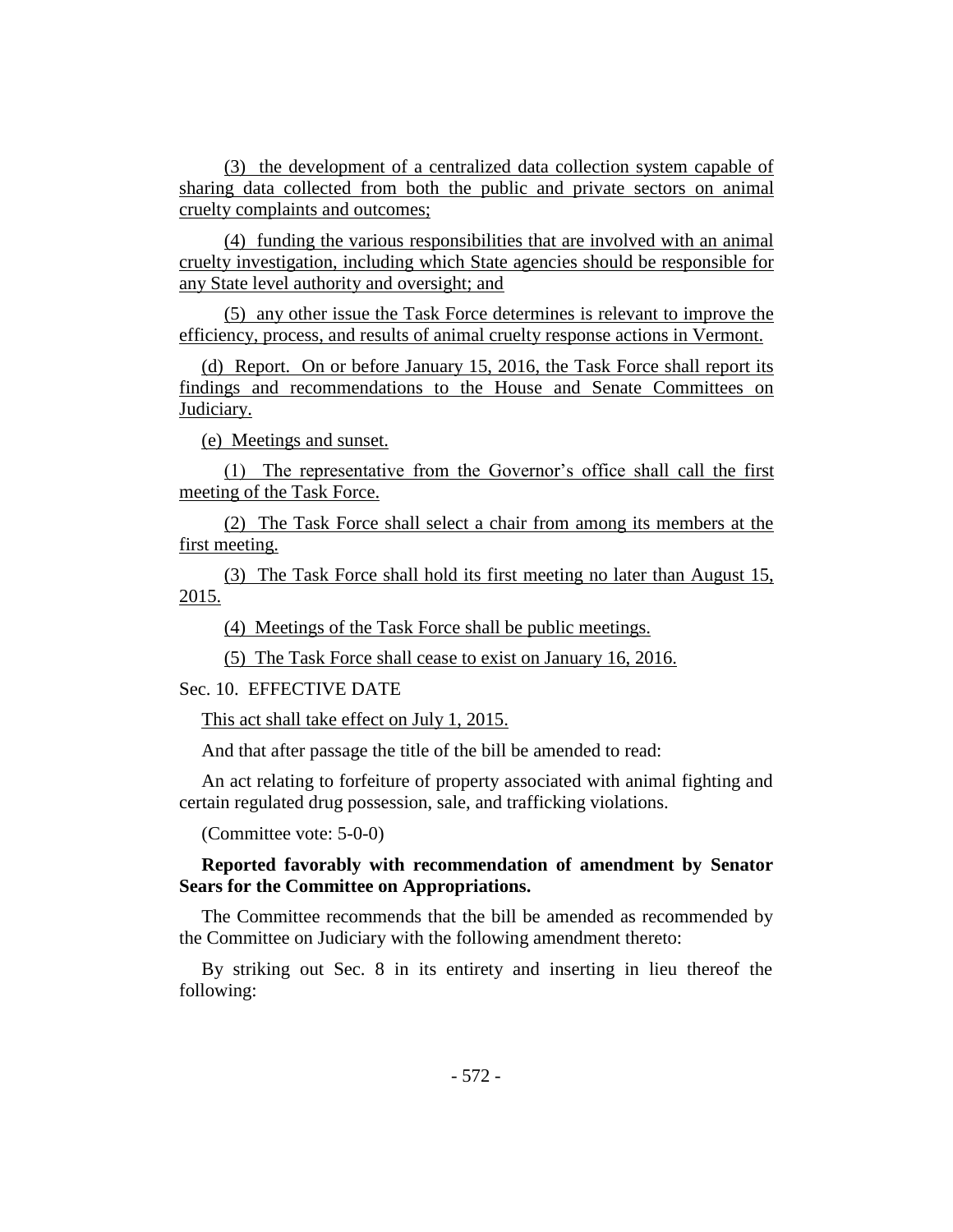Sec. 8. 18 V.S.A. § 4247 is amended to read:

# § 4247. DISPOSITION OF PROPERTY

(a) Whenever property is forfeited and delivered to the state treasurer State Treasurer under this subchapter, the state treasurer State Treasurer shall, no sooner than 90 days of the date the property is delivered, sell the property at a public sale held under 27 V.S.A. chapter 13.

(b) The proceeds from the sale of forfeited property shall first be used to offset any costs of selling the property, and then, after any liens on the property have been paid in full, applied to payment of seizure, storage, and forfeiture expenses. Remaining proceeds shall be distributed as follows:

 $(1)(A)$  Fifty percent shall be distributed among the:

(i) Office of the Attorney General;

(ii) Office of the Defender General;

(iii) Department of State's Attorneys and Sheriffs; and

(iv) State and local law enforcement agencies.

(B) The Governor's Criminal Justice and Substance Abuse Cabinet is authorized to determine the allocations among the groups listed in subdivision (A) of this subdivision (1), and may allocate proceeds to the prosecutor and law enforcement agency or agencies that participated in the enforcement effort resulting in the forfeiture. The proceeds shall be held by the Treasurer until the Cabinet notifies the Treasurer of the allocation determinations, at which time the Treasurer shall forward the allocated amounts to the appropriate agency operating funds.

(2) The remaining 50 percent shall be deposited in the General Fund.

(Committee vote: 6-0+1 abstention)

# **UNFINISHED BUSINESS OF THURSDAY, MARCH 26, 2015**

#### **Second Reading**

# **Favorable with Recommendation of Amendment**

### **S. 62.**

An act relating to surrogate decision making for do-not-resuscitate orders and clinician orders for life-sustaining treatment.

**PENDING QUESTION:** Shall the bill be amended as recommended by the Committee on Health and Welfare?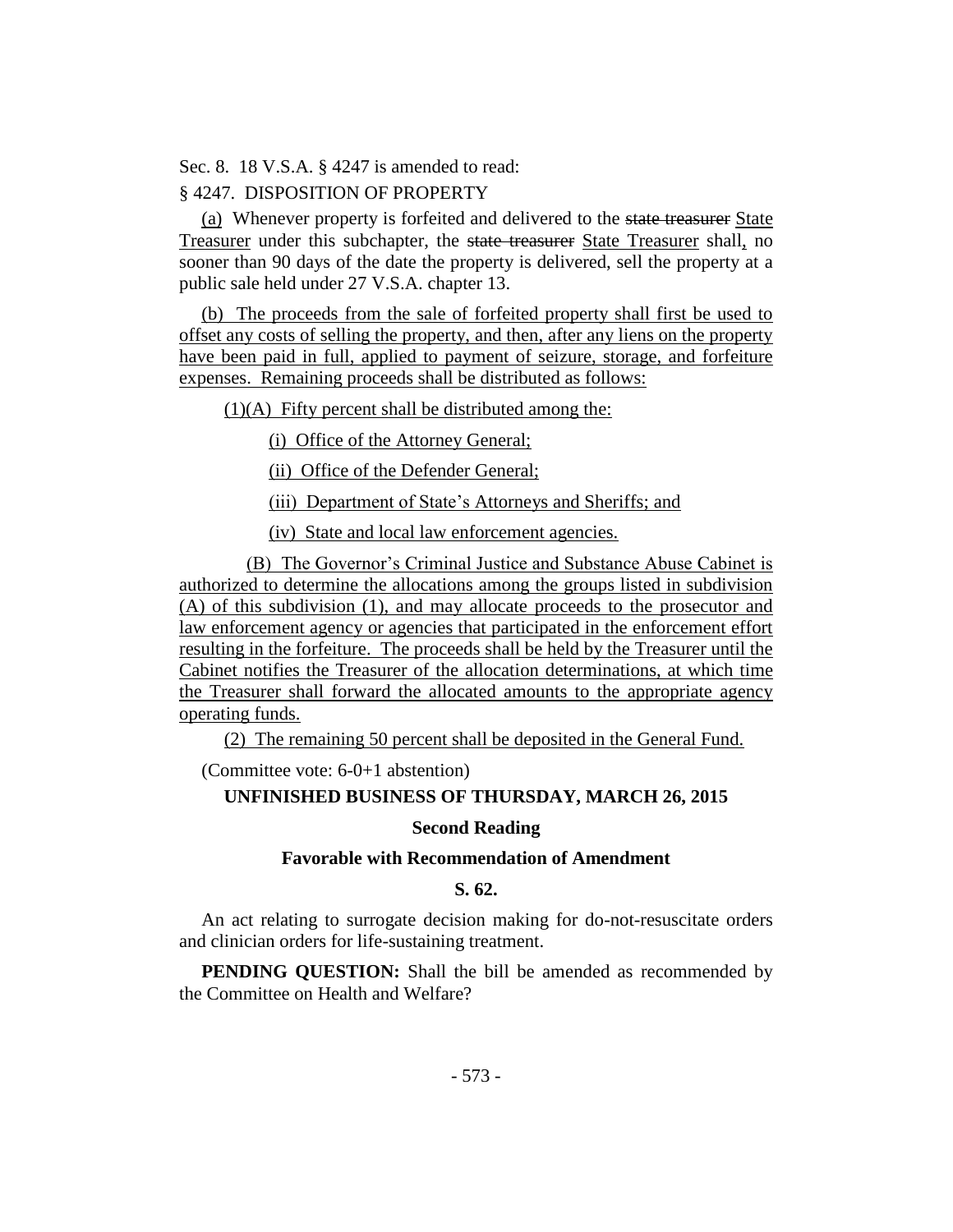#### **Text of recommendation of amendment:**

The Committee recommends that the bill be amended by striking out all after the enacting clause and inserting in lieu thereof the following:

Sec. 1. 18 V.S.A. chapter 231 is amended to read:

# CHAPTER 231. ADVANCE DIRECTIVES FOR HEALTH CARE AND, DISPOSITION OF REMAINS, AND SURROGATE DECISION MAKING

## § 9700. PURPOSE AND POLICY

The state State of Vermont recognizes the fundamental right of an adult to determine the extent of health care the individual will receive, including treatment provided during periods of incapacity and at the end of life. This chapter enables adults to retain control over their own health care through the use of advance directives, including appointment of an agent and directions regarding health care and disposition of remains. During periods of incapacity, the decisions by the agent shall be based on the express instructions, wishes, or beliefs of the individual, to the extent those can be determined. This chapter also allows, in limited circumstances in which a patient without capacity has neither an agent nor a guardian, for a surrogate to provide or withhold consent on the patient's behalf for a do-not-resuscitate order or clinician order for life-sustaining treatment.

# § 9701. DEFINITIONS

As used in this chapter:

\* \* \*

(17) "Informed consent" means the consent given voluntarily by an individual with capacity, on his or her own behalf or on behalf of another in the role of an agent, guardian, or surrogate, after being fully informed of the nature, benefits, risks, and consequences of the proposed health care, alternative health care, and no health care.

(18) "Interested individual" means:

(A) the principal's or patient's spouse, adult child, parent, adult sibling, adult grandchild, reciprocal beneficiary, or clergy person; or

(B) any adult who has exhibited special care and concern for the principal <u>or patient</u> and who is personally familiar with the principal's <u>or</u> patient's values.

(19) "Life sustaining treatment" means any medical intervention, including nutrition and hydration administered by medical means and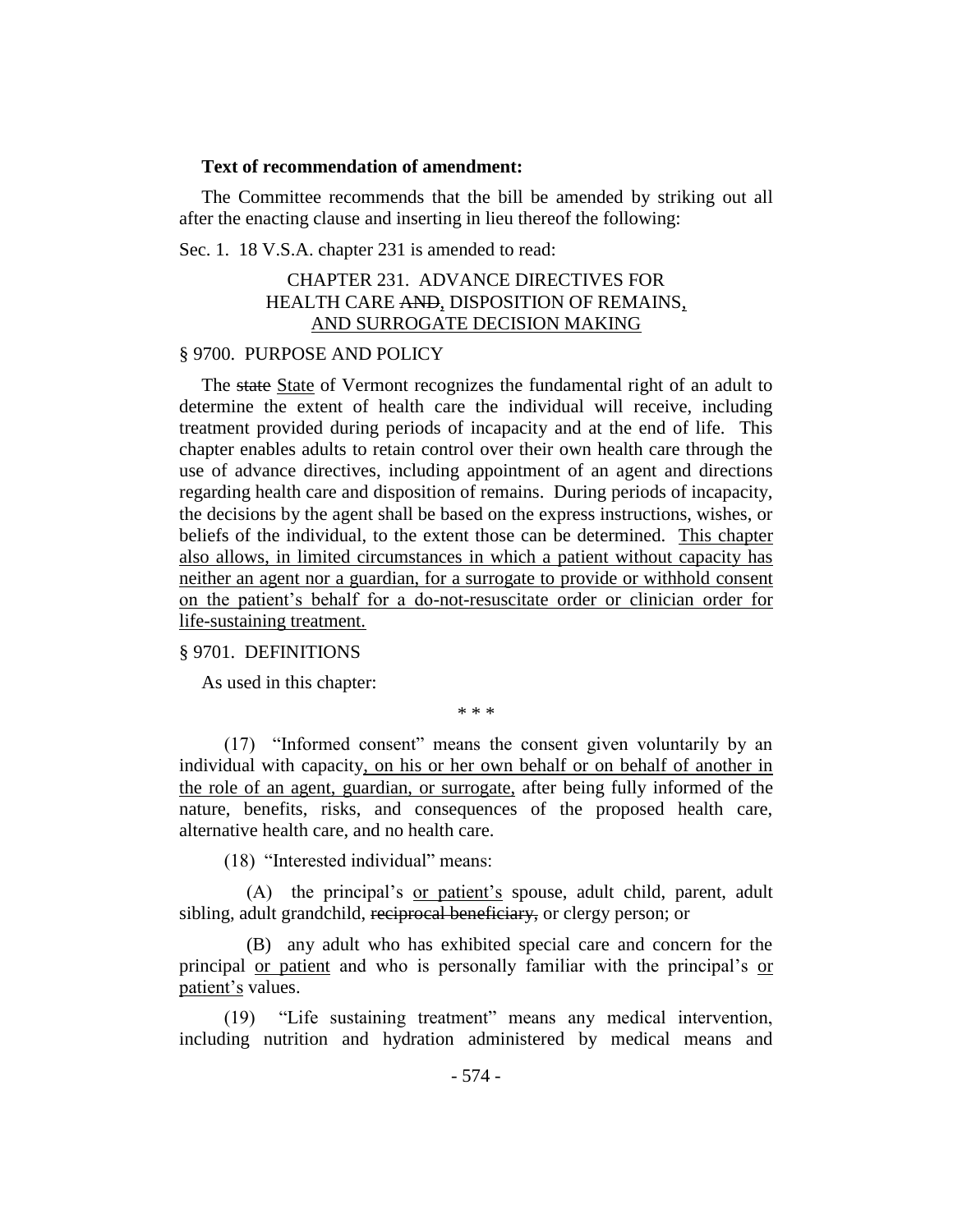antibiotics, which is intended to extend life and without which the principal or patient is likely to die.

\* \* \*

(31) "DNR/COLST" means a do-not-resuscitate order (DNR) or a clinician order for life-sustaining treatment (COLST), or both.

(32) "Surrogate" means an interested individual who provides or withholds, pursuant to subchapter 2 of this chapter, informed consent for a do-not-resuscitate order or a clinician order for life-sustaining treatment.

(33) "Suspend" means to terminate the applicability of all or part of an advance directive for a specific period of time or while a specific condition exists.

(32)(34) "Patient representative" means the mental health patient representative established by section 7253 of this title.

Subchapter 1. Advance Directives and Disposition of Remains

§ 9702. ADVANCE DIRECTIVE

(a) An adult may do any or all of the following in an advance directive:

\* \* \*

# § 9708. AUTHORITY AND OBLIGATIONS OF HEALTH CARE PROVIDERS, HEALTH CARE FACILITIES, AND RESIDENTIAL CARE FACILITIES REGARDING DO-NOT-RESUSCITATE DNR ORDERS AND CLINICIAN ORDERS FOR LIFE SUSTAINING TREATMENT COLST

(a) As used in this section, "DNR/COLST" shall mean a do-not-resuscitate order ("DNR") and a clinician order for life-sustaining treatment ("COLST") as defined in section 9701 of this title. [Repealed.]

\* \* \*

(d) A DNR order must:

(1) be signed by the patient's clinician;

(2) certify that the clinician has consulted, or made an effort to consult, with the patient, and the patient's agent or guardian, if there is an appointed agent or guardian;

(3) include either: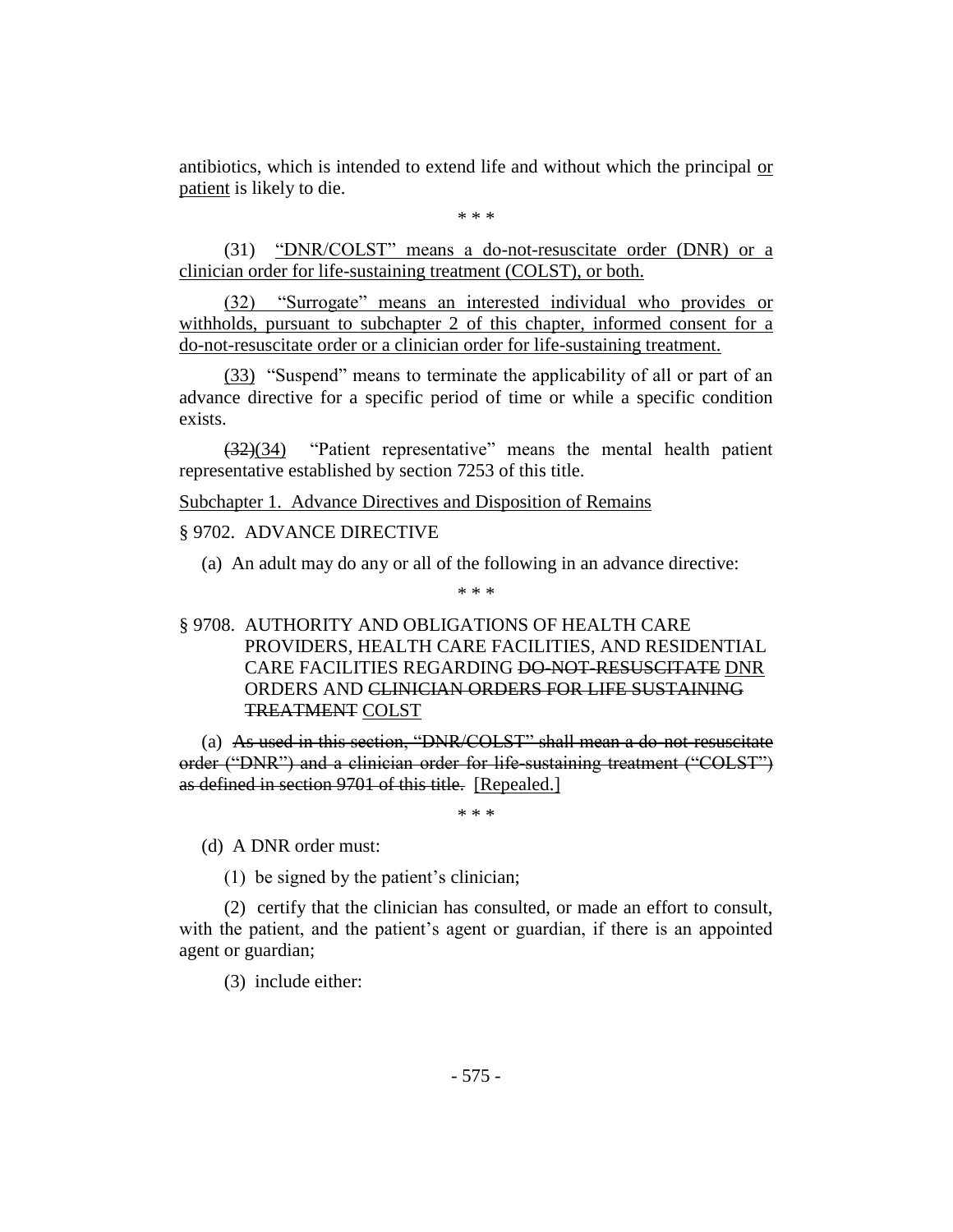(A) the name of the patient; agent; guardian, in accordance with 14 V.S.A. § 3075 $(g)$ ; or other individual surrogate giving informed consent for the DNR and the individual's relationship to the patient; or

(B) certification that the patient's clinician and one other named clinician have determined that resuscitation would not prevent the imminent death of the patient, should the patient experience cardiopulmonary arrest; and

(4) if the patient is in a health care facility or a residential care facility, certify that the requirements of the facility's DNR protocol required by section 9709 of this title have been met.

(e) A COLST must:

(1) be signed by the patient's clinician; and

(2) include the name of the patient; agent; guardian, in accordance with 14 V.S.A. § 3075 $(g)$ ; or other individual surrogate giving informed consent for the COLST and the individual's relationship to the patient.

(f) The Department of Health shall adopt by rule on or before July 1, 2016, criteria for individuals who are not the patient, agent, or guardian, but who are giving informed consent for a DNR/COLST order. The rules shall include the following:

(1) other individuals permitted to give informed consent for a DNR/COLST order who shall be a family member of the patient or a person with a known close relationship to the patient; and

(2) parameters for how decisions should be made, which shall include at a minimum the protection of a patient's own wishes in the same manner as in section 9711 of this title. [Repealed.]

(g) A patient's clinician issuing a DNR/COLST order shall:

(1) place a copy of the completed DNR/COLST order in the patient's medical record; and

(2) provide instructions to the patient as to the appropriate means of displaying the DNR/COLST order.

(h) A clinician who issues a DNR order shall authorize issuance of a DNR identification to the patient. Uniform minimum requirements for DNR identification shall be determined by rule by the Department of Health by rule no later than July 1, 2014 January 1, 2016.

\* \* \*

§ 9713. IMMUNITY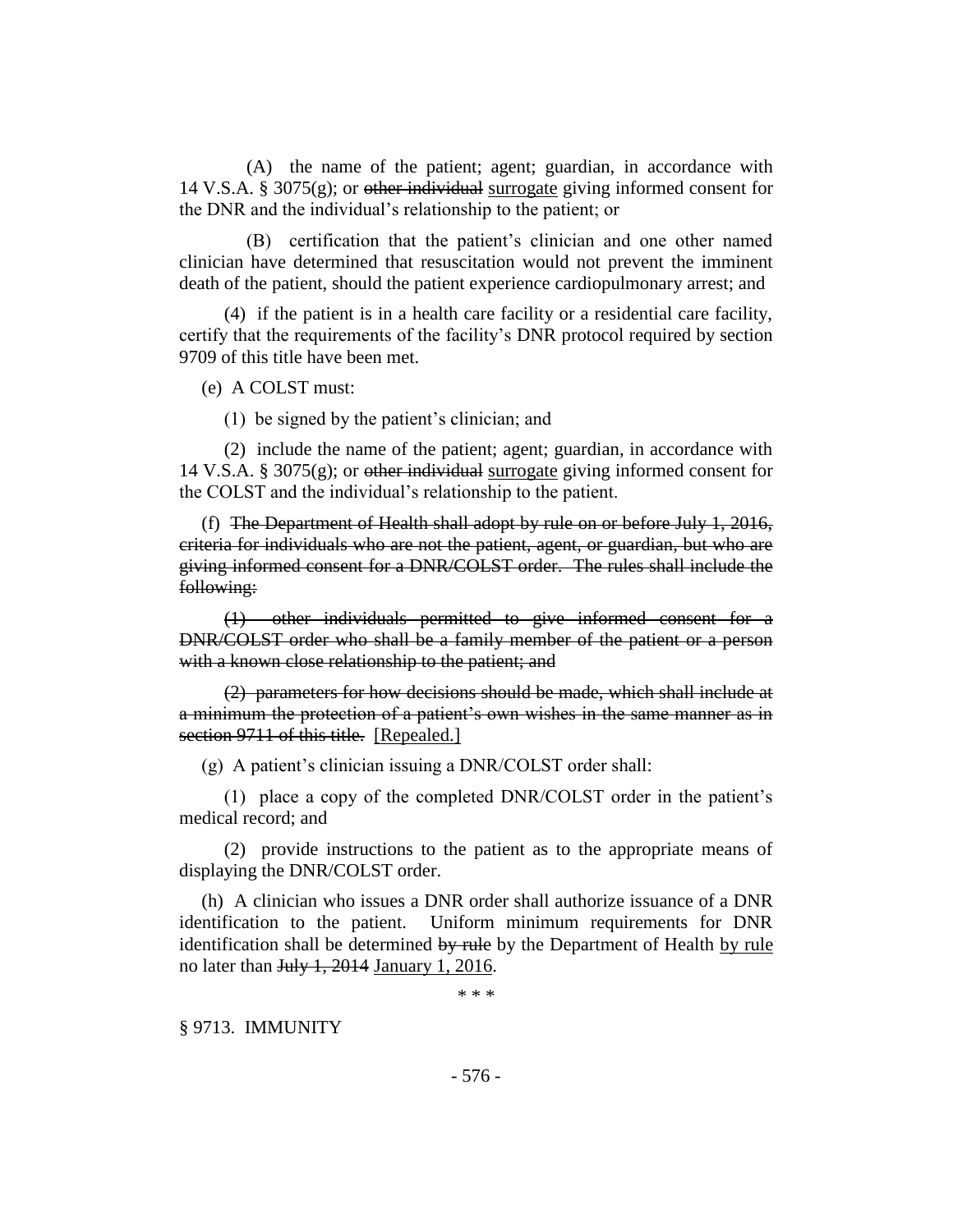(a) No individual acting as an agent  $\Theta$ , guardian, or surrogate shall be subjected to criminal or civil liability for making a decision in good faith pursuant to the terms of an advance directive, or DNR order, or COLST order and the provisions of this chapter.

(b)(1) No health care provider, health care facility, residential care facility, or any other person acting for or under such person's control shall, if the provider or facility has complied with the provisions of this chapter, be subject to civil or criminal liability for:

(A) providing or withholding treatment or services in good faith pursuant to the direction of a principal or patient, the provisions of an advance directive, a DNR order, a COLST order, a DNR identification, the consent of a principal or patient with capacity or of the principal's or patient's agent or, guardian, or surrogate, or a decision or objection of a principal or patient; or

(B) relying in good faith on a suspended or revoked advance directive, suspended or revoked DNR order, or suspended or revoked COLST order, unless the provider or facility knew or should have known of the suspension, or revocation.

 $(2)$  No A funeral director, crematory operator, cemetery official, procurement organization, or any other person acting for or under such person's control, shall, if the director, operator, official, or organization has complied with the provisions of this chapter, not be subject to civil or criminal liability for providing or withholding its services in good faith pursuant to the provisions of an advance directive, whether or not the advance directive has been suspended or revoked.

(3) Nothing in this subsection shall be construed to establish immunity for the failure to follow standards of professional conduct and to exercise due care in the provision of services.

(c) No employee shall be subjected to an adverse employment decision or evaluation for:

(1) providing Providing or withholding treatment or services in good faith pursuant to the direction of a principal or patient, the provisions of an advance directive, a DNR order, a COLST order, a DNR identification, the consent of the principal or patient with capacity or principal's or patient's agent or, guardian, or surrogate, a decision or objection of a principal or patient, or the provisions of this chapter. This subdivision shall not be construed to establish a defense for the failure to follow standards of professional conduct and to exercise due care in the provision of services;.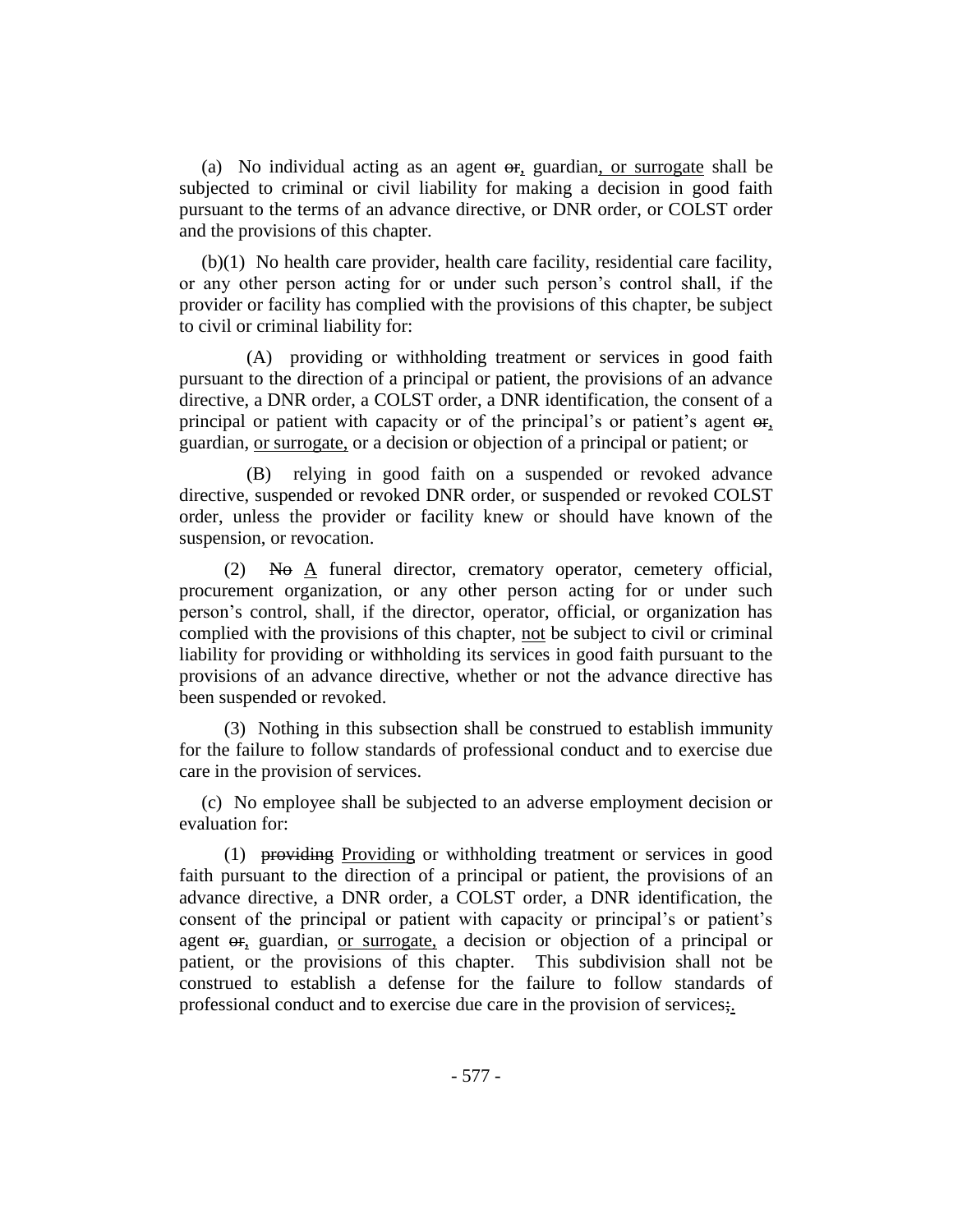(2) relying Relying on an amended, suspended, or revoked advance directive, unless the employee knew or should have known of the amendment, suspension, or revocation; or.

(3) providing Providing notice to the employer of a moral or other conflict pursuant to subdivision 9707(b)(3) of this title, so long as the employee has provided ongoing health care until a new employee or provider has been found to provide the services.

\* \* \*

#### Subchapter 2. Surrogate Consent

# § 9731. INFORMED CONSENT BY SURROGATE FOR DNR/COLST ORDER

(a)(1) One or more interested individuals may be eligible to act as the surrogate for an adult without capacity in order to provide or withhold informed consent for a do-not-resuscitate order or clinician order for life-sustaining treatment pursuant to this subchapter. Only one surrogate may act at a time.

(2)(A) A patient's health care provider shall not be considered an interested individual and shall not serve as a patient's surrogate to provide or withhold informed consent for a DNR/COLST order pursuant to this chapter unless related to the patient by blood, marriage, civil union, or adoption.

(B) The owner, operator, employee, agent, or contractor of a residential care facility, health care facility, or correctional facility in which the patient resides at the time the DNR/COLST order is written shall not be considered an interested individual and shall not act as the patient's surrogate to provide or withhold consent for a DNR/COLST order pursuant to this chapter unless related to the patient by blood, marriage, civil union, or adoption.

(b) A surrogate may provide or withhold informed consent only if all of the following conditions are met:

(1) the patient's clinician determines that the patient lacks capacity to provide informed consent;

(2) the patient has not appointed an agent through an advance directive;

(3) the patient has not indicated in an advance directive that the interested individual or individuals seeking to serve as surrogate should not be consulted on health care decisions or otherwise provided instructions in an advance directive contrary to allowing such individual or individuals to serve as surrogate;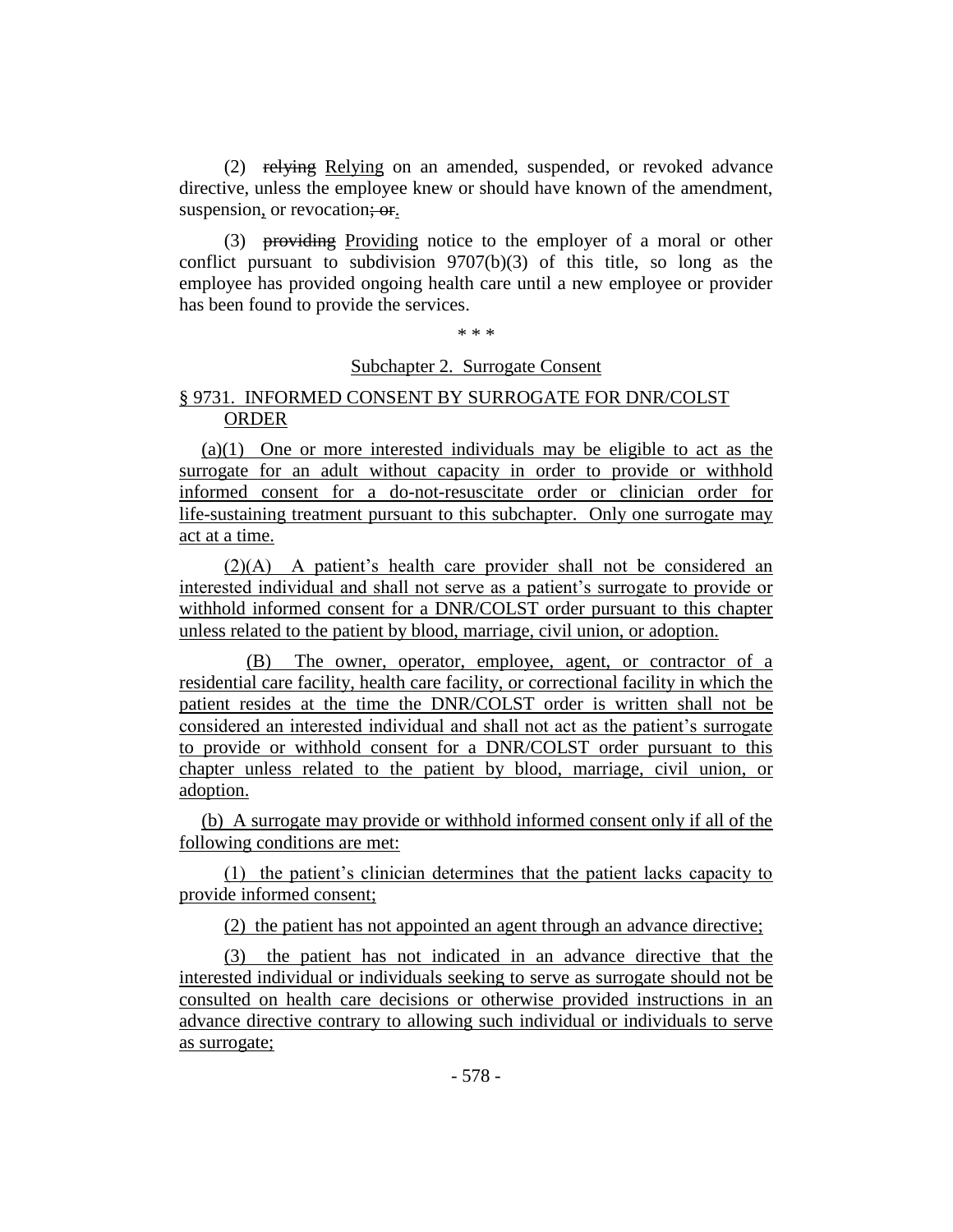(4) the patient does not have a guardian who is authorized to make health care decisions; and

(5) the patient does not object to the surrogate providing or withholding consent for a DNR/COLST order, even if the patient lacks capacity.

(c)(1) A surrogate shall be an interested individual who is designated by the patient by personally informing the patient's clinician. If the patient designates a surrogate to the clinician orally, the clinician shall document the designation in the patient's medical record at the time the designation is made.

(2) If the patient has not designated a surrogate pursuant to subdivision (1) of this subsection, or if the surrogate designated by the patient is not reasonably available or is unwilling to serve, then a surrogate shall be an interested individual who is:

(A) willing to provide or withhold informed consent for a DNR/COLST order for the patient in accordance with the patient's wishes and values, if known; and

(B) willing and available to consult with the patient's clinician.

(3) Notwithstanding the provisions of subdivisions (1) and (2) of this subsection, an individual shall not serve as a surrogate over the patient's objection, even if the patient lacks capacity.

(d) The patient's clinician, health care provider, or residential care provider may rely on the decision of a surrogate identified pursuant to this section as long as the clinician or provider documents in the patient's medical record that the surrogate has confirmed that one of the following circumstances applies:

(1)(A) All interested individuals agree on the decision to provide or withhold consent for a DNR/COLST order, in which case they shall designate one surrogate, as well as an alternate, if available, who is authorized to provide or withhold consent and whose name will be identified on the DNR/COLST form and in the patient's medical record.

(B) All interested individuals agree that a specific interested individual may make the decision regarding whether to provide or withhold consent for a DNR/COLST order, in which case they shall designate the individual as the surrogate, as well as an alternate, if available, who is authorized to provide or withhold consent and whose name will be identified on the DNR/COLST form and in the patient's medical record.

(C) The surrogate or alternate, if applicable, is not reasonably available, in which case the clinician shall consult the interested individuals to request designation of another surrogate and alternate.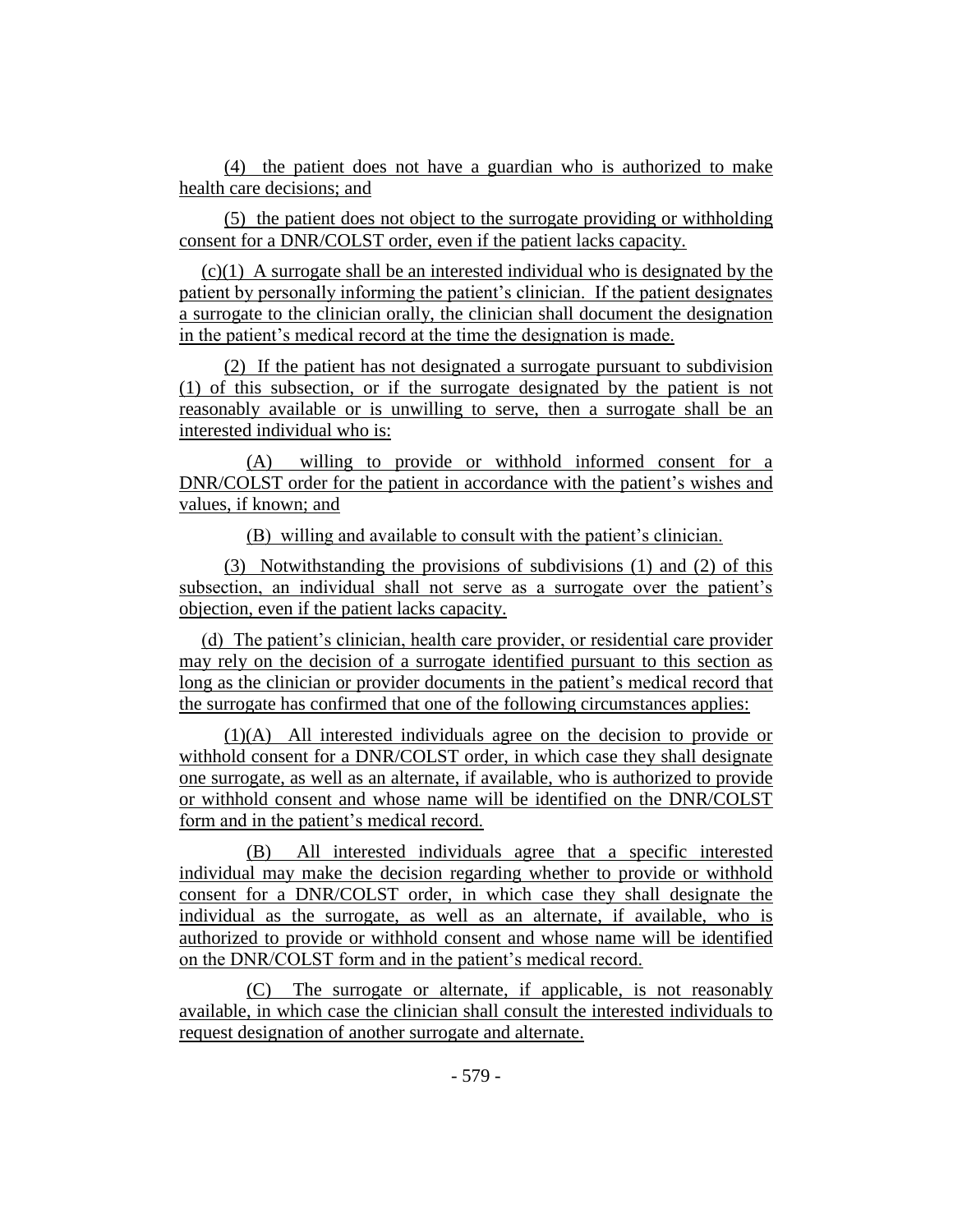(2) If at any time the interested individuals are unable to agree on the designation of a surrogate, any interested individual may file a petition for guardianship in the Probate Division of the Superior Court.

(e) A surrogate providing informed consent for a DNR/COLST order shall use substituted judgment consistent with the patient's wishes and values and consistent with the parameters described in subsection 9711(d) of this title. The surrogate shall consult with the patient to the extent possible, and with the patient's clinician and any other appropriate health care providers and shall provide or withhold informed consent for a DNR/COLST order by attempting to determine what the patient would have wanted under the circumstances.

(f) The patient's clinician shall make reasonable efforts to inform the patient of any proposed treatment, or of any proposal to withhold or withdraw treatment, based on the decisions made by the surrogate.

(g) If the patient's clinician determines that the patient no longer lacks capacity and the DNR/COLST order was based on informed consent provided by a surrogate, the clinician shall seek the informed consent of the patient for any DNR/COLST order, which shall supersede the surrogate's consent.

(h) A surrogate shall have the same rights as a patient with capacity would have to the following, to the extent that it is related to providing or withholding informed consent for a DNR/COLST order:

(1) request, receive, review, and copy any oral or written information regarding the patient's physical or mental health, including medical and hospital records;

(2) participate in any meetings, discussions, or conferences concerning health care decisions related to the patient;

(3) consent to the disclosure of health care information; and

(4) file a complaint on behalf of the patient regarding a health care provider, health care facility, or residential care facility.

Sec. 2. 33 V.S.A. § 7306 is amended to read:

§ 7306. RESIDENT'S REPRESENTATIVE

(a) The Except as provided in subsection (b) of this section, the rights and obligations established under this chapter shall devolve to a resident's reciprocal beneficiary, guardian, next of kin, sponsoring agency, or representative payee (except when the facility itself is a representative payee) if the resident:

(1) has been adjudicated incompetent;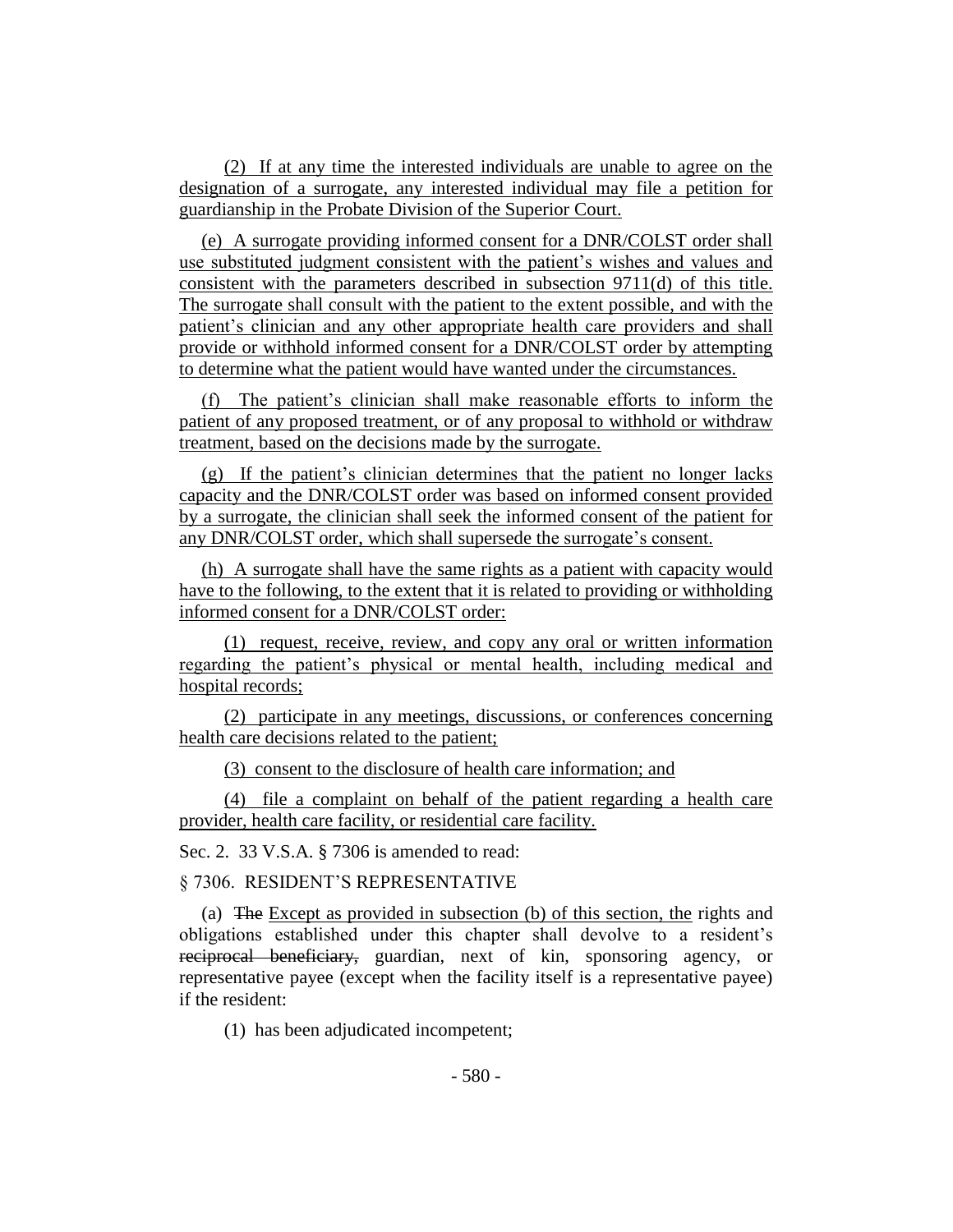(2) has been found by his or her physician to be medically incapable of understanding or exercising the rights granted under this chapter; or

(3) exhibits a communication barrier.

(b) Notwithstanding the provisions of subsection (a) of this section, consent for a do-not-resuscitate order or a clinician order for life-sustaining treatment shall be provided or withheld only by the resident, by the resident's guardian or agent, or by a surrogate designated pursuant to 18 V.S.A. chapter 231, subchapter 2.

(c)(1) A resident's representative identified in subsections (a) and (b) of this section shall make decisions for the resident by attempting to determine what the resident would have wanted under the circumstances. In making the determination, the resident's representative shall consider the following:

(A) the resident's specific instructions or wishes as expressed to a spouse, adult child, parent, adult sibling, adult grandchild, clergy person, health care provider, or any other adult who has exhibited specific care or concern for the resident; and

(B) the representative's knowledge of the resident's personal preferences, values, or religious or moral beliefs.

(2) If the resident's representative cannot determine what the resident would have wanted under the circumstances, the representative shall make a determination through an assessment of the resident's best interests. When making a decision for the resident on this basis, the representative shall not authorize the provision or withholding of health care on the basis of the resident's economic status or a preexisting, long-term mental or physical disability.

(3) When making a determination under this section, representatives shall not consider their own interests, wishes, values, or beliefs.

(d) Notwithstanding the provisions of subsection (a) of this section, the facility shall make every reasonable effort to communicate the rights and obligations established under this chapter directly to the resident.

Sec. 3. RULEMAKING

The Department of Disabilities, Aging, and Independent Living shall amend its nursing home rules to comply with 33 V.S.A. § 7306 as amended by this act.

Sec. 4. EFFECTIVE DATE

This act shall take effect on January 1, 2016.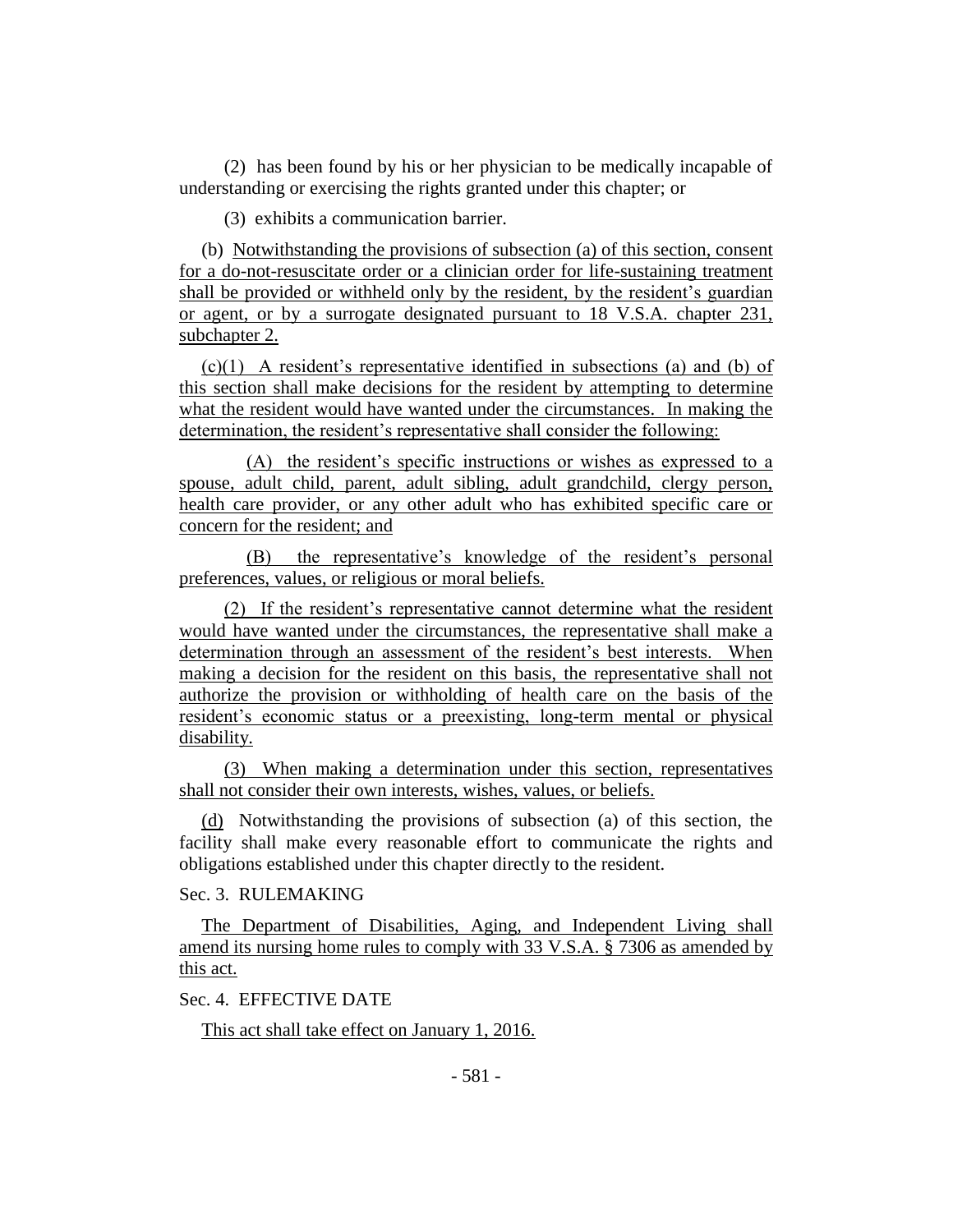# **Favorable with Proposal of Amendment H. 240.**

An act relating to miscellaneous technical corrections to laws governing motor vehicles, motorboats, and other vehicles.

**Reported favorably with recommendation of proposal of amendment by Senator Westman for the Committee on Transportation.**

The Committee recommends that the Senate propose to the House to amend the bill in Sec. 12, 23 V.S.A. § 458, by striking out the second sentence in its entirety and inserting in lieu thereof the following:

The purchaser, if If a properly licensed, on attaching the number plate with temporary validation stickers, temporary plate or decal purchaser either attaches to the motor vehicle, motorboat, snowmobile, or all-terrain vehicle, or carries in the motorboat such number plate or decal, he or she may operate the same for a period not to exceed 60 consecutive days immediately following the purchase.

(Committee vote: 5-0-0)

(No House amendments.)

#### **NEW BUSINESS**

#### **Third Reading**

#### **S. 29.**

An act relating to election day registration.

# **Amendment to S. 29 to be offered by Senator Degree before Third Reading**

Senator Degree moves to amend the bill by striking out Sec. 10 (effective dates) in its entirety and inserting in lieu thereof a new Sec. 10 to read as follows:

#### Sec. 10. EFFECTIVE DATES

(a)(1) Except as provided in subsection (b) of this section, this act shall not take effect unless the Secretary of State is able to confirm in writing to the General Assembly that each town shall have Internet access at each polling place on the day of an election.

(2) If the Secretary of State is able to make the written confirmation described in subdivision (1) of this subsection, this act shall take effect on the first day of the month following the month in which the Secretary makes that written confirmation.

(b) Sec. 9 (Secretary of State report) shall take effect on passage.

#### **S. 42.**

An act relating to the substance abuse system of care.

- 582 -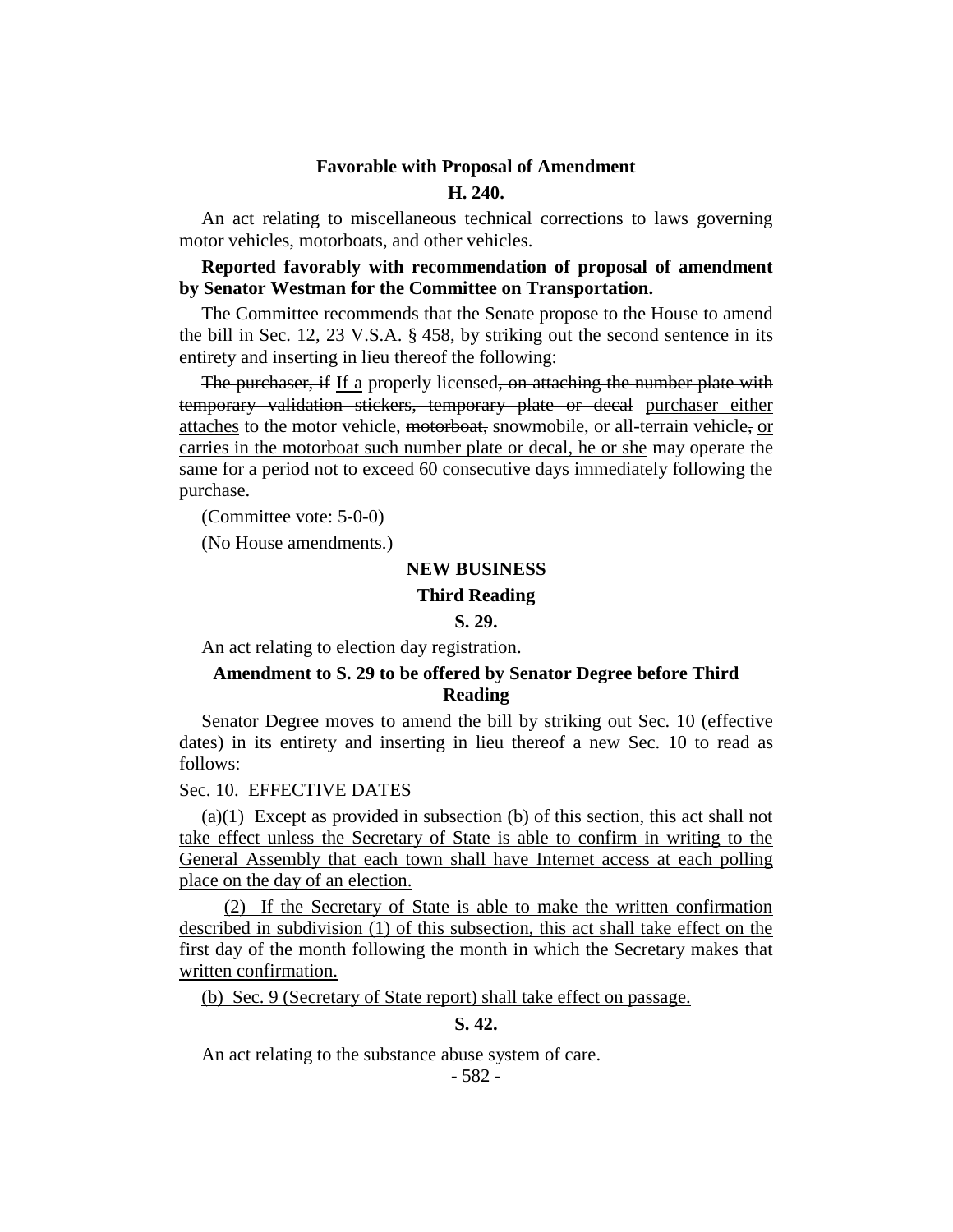# **Second Reading**

#### **Favorable with Recommendation of Amendment**

# **S. 20.**

An act relating to establishing and regulating licensed dental practitioners.

# **Reported favorably with recommendation of amendment by Senator Pollina for the Committee on Health & Welfare.**

The Committee recommends that the bill be amended as follows:

First: In Sec. 1, in 26 V.S.A. § 561 (definitions), by striking out subdivision (8) in its entirety and inserting in lieu thereof the following:

(8) "General supervision" means:

(A) For a dental practitioner with a Master's degree or higher, a dentist's supervision of a dental practitioner's oral health care services that does not require the dentist to be on-site at the time those services are being performed, but that requires the dental practitioner to perform those services with the prior knowledge and consent of the dentist.

(B) For a dental practitioner with less than a Master's degree:

(i) for the oral health care services set forth in subdivisions  $(b)(1)$ - $(14)$ ,  $(16)-(19)$ , and  $(34)$  of section 612 of this chapter, the supervision described in subdivision (8)(A) of this section; and

(ii) for all other oral health care services set forth in subsection 612(b) of this chapter that are not described in subdivision (i) of this subdivision (B), supervision that requires the dentist to authorize those services and remain on-site while the dental practitioner performs them.

Second: In Sec. 1, in 26 V.S.A. § 611 (license by examination), in subdivision (a)(3), following "administered by an institution accredited" by inserting by the Commission on Dental Accreditation

Third: In Sec. 1, following § 611 (license by examination), by inserting § 611a to read as follows:

#### § 611a. LICENSE BY ENDORSEMENT

The Board may grant a license as a dental practitioner to an applicant who:

(1) is currently licensed in good standing to practice as a dental practitioner or dental therapist in any jurisdiction of the United States or Canada that has licensing requirements deemed by the Board to be at least substantially equivalent to those of this State;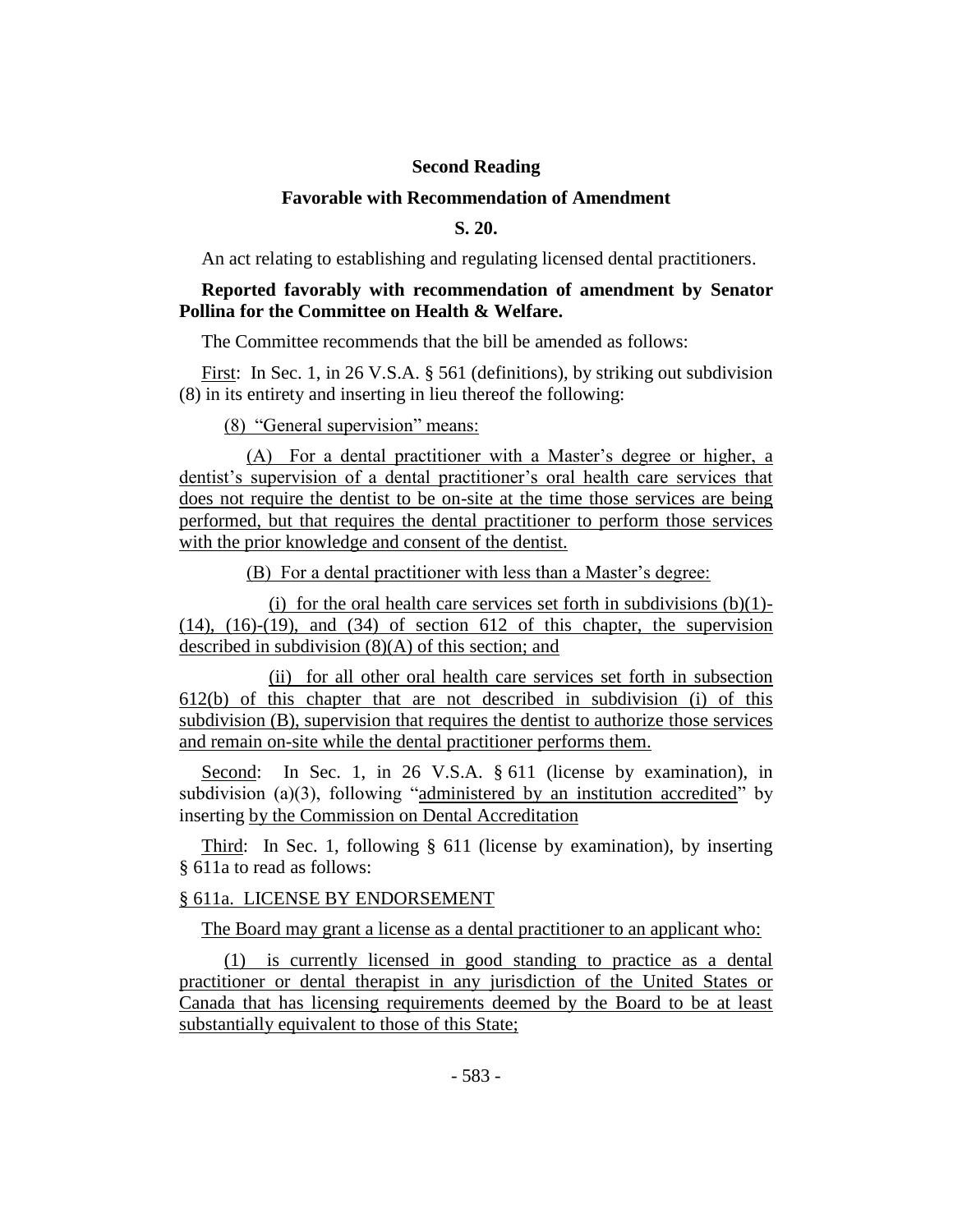(2) has met active practice requirements and any other requirements established by the Board by rule; and

(3) pays the application fee set forth in section 662 of this chapter.

Fourth: By adding two new sections to be numbered Secs. 2 and 3 to read as follows:

# Sec. 2. AFFILIATION WITH THE STATE OF MINNESOTA

(a) License by endorsement. For the purposes of 26 V.S.A. § 611a (license by endorsement) in Sec. 1 of this act, a person licensed as a dental therapist in the State of Minnesota who has been certified by the Minnesota Board of Dentistry to practice as an advanced dental therapist shall be deemed to meet the requirements of 26 V.S.A. § 611a(1).

(b) Vermont State Colleges and University of Vermont.

(1) The Board of Trustees of the Vermont State Colleges shall and the Board of Trustees of the University of Vermont may explore the potential of entering into an affiliation agreement with colleges in the State of Minnesota that have an accredited dental therapy program so that the college credits of a Vermont State College student or a University of Vermont student can transfer into such a program in order for the student to attend the program.

(2) On or before January 1, 2017, those Boards of Trustees shall report to the Senate Committees on Health and Welfare and on Government Operations and the House Committees on Health Care and on Government Operations regarding the efforts of the Boards and any success in reaching an affiliation agreement with the State of Minnesota.

Sec. 3. BOARD OF DENTAL EXAMINERS; REPORT ON GEOGRAPHIC DISTRIBUTION AND GENERAL SUPERVISION OF DENTAL PRACTITIONERS

No earlier than two years after the effective date of this act but on or before January 1, 2018, the Board of Dental Examiners shall report to the Senate Committees on Health and Welfare and on Government Operations and the House Committees on Health Care and on Government Operations regarding:

(1) Geographic distribution.

(A) The geographic distribution of licensed dental practitioners practicing in this State.

(B) The geographic areas of this State that are underserved by licensed dental practitioners.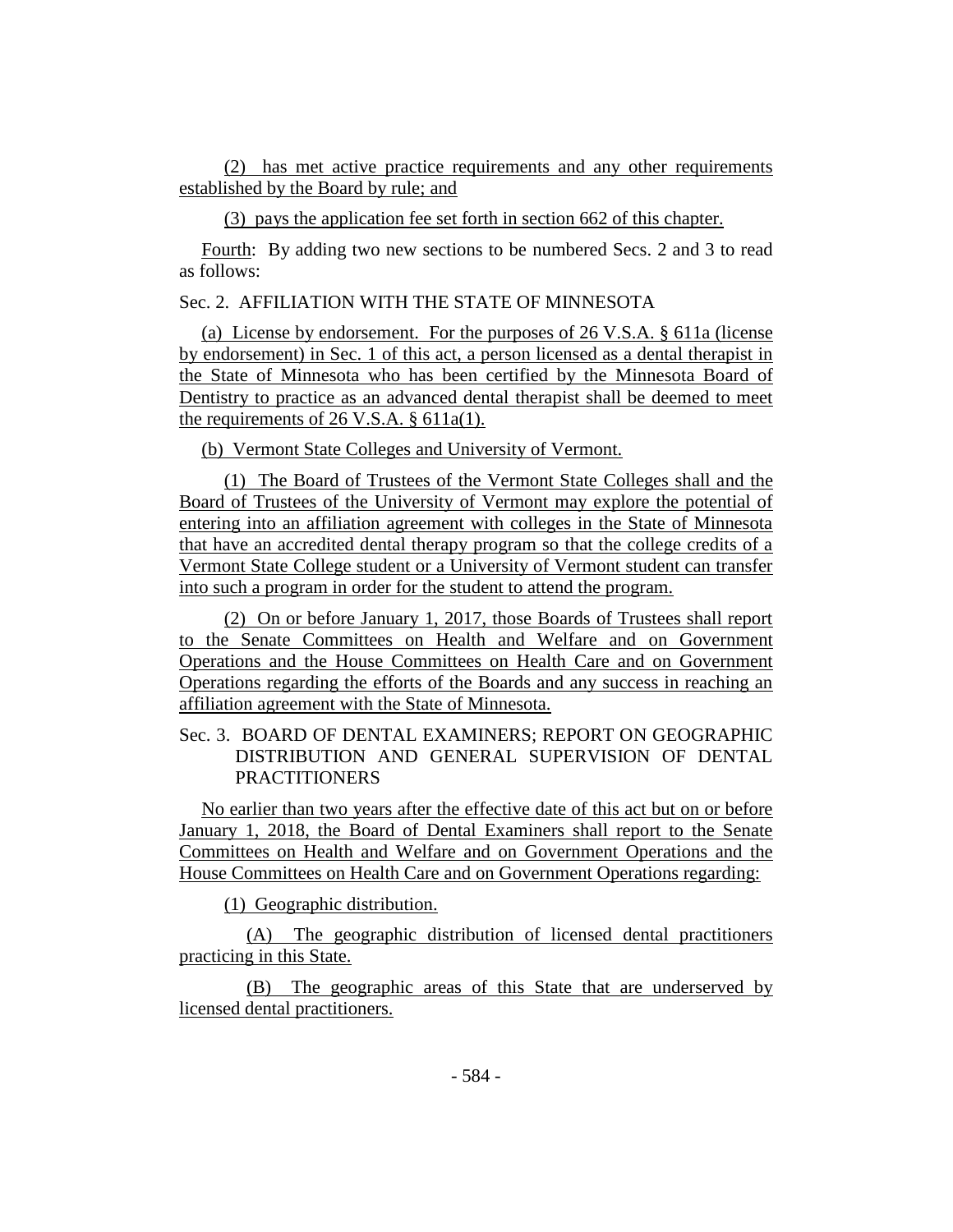(C) The Board's recommended incentives to promote the practice of licensed dental practitioners in underserved areas of this State, particularly those areas that are rural in nature and have high numbers of people living in poverty.

(2) General supervision. The Board's analysis of the effectiveness of the requirement that a dental practitioner be under the general supervision of a dentist as described in 26 V.S.A. § 561, and any recommendations for amendments to that general supervision requirement. In its report, the Board shall address whether a dental practitioner should be able to practice under less stringent supervision requirements and if so, under what conditions.

And by renumbering the remaining section (Effective Date) to be numerically correct.

(Committee vote: 5-0-0)

# **Reported favorably with recommendation of amendment by Senator White for the Committee on Government Operations.**

The Committee recommends that the report of the Committee on Health and Welfare be amended by striking out all after the enacting clause and inserting in lieu thereof the following:

Sec. 1. 26 V.S.A. chapter 12 is amended to read:

# CHAPTER 12. DENTISTS, DENTAL THERAPISTS, DENTAL HYGIENISTS, AND DENTAL ASSISTANTS

#### Subchapter 1. General Provisions

#### § 561. DEFINITIONS

As used in this chapter:

(1) "Board" means the board of dental examiners Board of Dental Examiners.

(2) "Director" means the director of the office of professional regulation Director of the Office of Professional Regulation.

(3) "Practicing dentistry" means an activity in which a person:

(A) undertakes by any means or method to diagnose or profess to diagnose or to treat or profess to treat or to prescribe for or profess to prescribe for any lesions, diseases, disorders, for deficiencies of the human oral cavity, teeth, gingiva, maxilla, or mandible or adjacent associated structures;

(B) extracts human teeth or corrects malpositions of the teeth or jaws;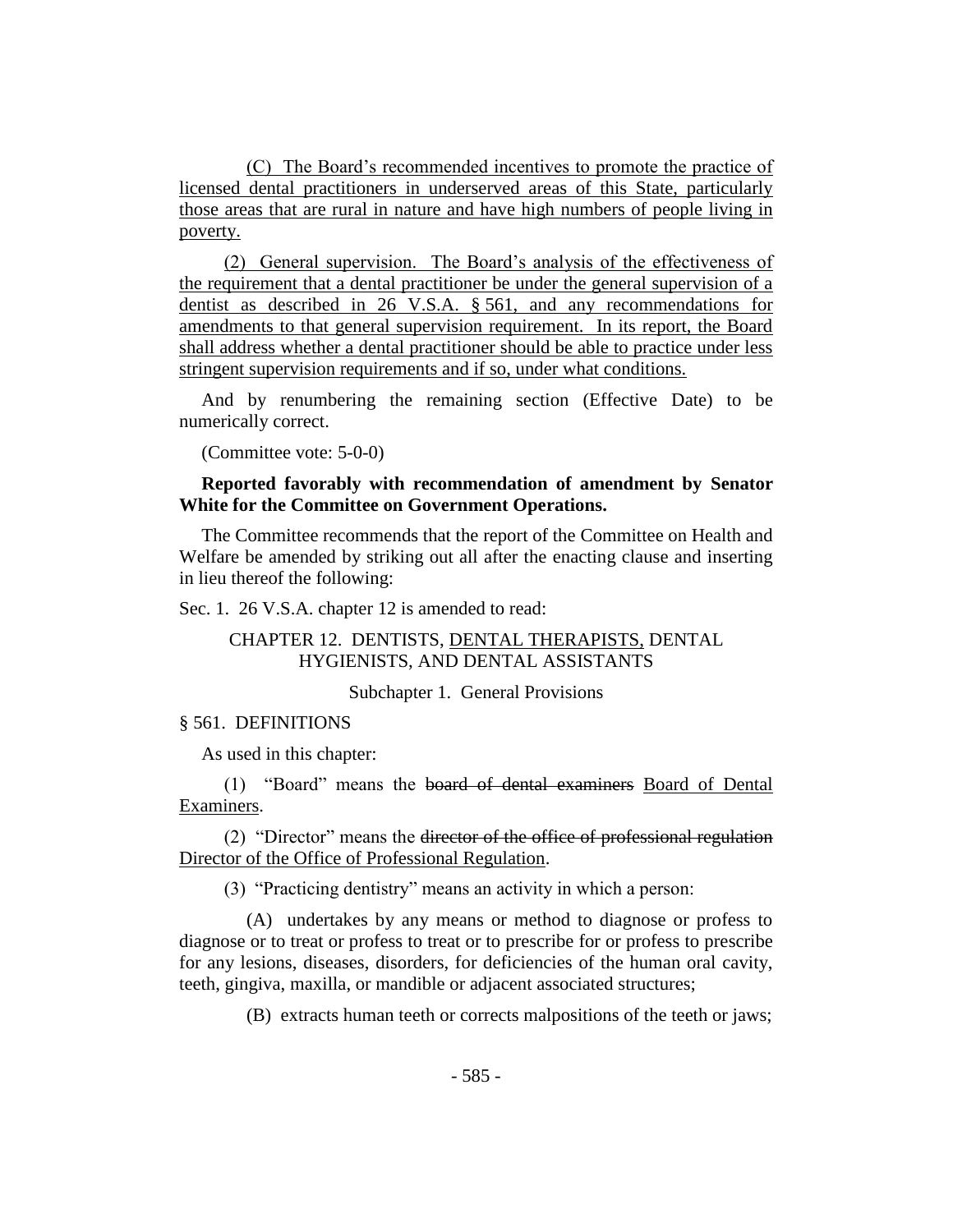(C) furnishes, supplies, constructs, reproduces, or repairs prosthetic dentures, bridges, appliances, or other structures to be used or worn as substitutes for natural teeth or adjusts those structures, except on the written prescription of a duly licensed dentist and by the use of impressions or casts made by a duly licensed and practicing dentist;

(D) administers general dental anesthetics;

(E) administers local dental anesthetics, except dental hygienists as authorized by board Board rule; or

(F) engages in any of the practices included in the curricula of recognized dental colleges.

(4) "Dental therapist" means an individual licensed to practice as a dental therapist under this chapter.

(5) "Dental hygienist" means an individual licensed to practice as a dental hygienist under this chapter.

 $(5)(6)$  "Dental assistant" means an individual registered to practice as a dental assistant under this chapter.

 $(6)(7)$  "Direct supervision" means supervision by a licensed dentist who is readily available at the dental facility for consultation or intervention.

(8) "General supervision" means the direct or indirect oversight of a dental therapist by a dentist, which need not be on-site.

# § 562. PROHIBITIONS

(a) No person may use in connection with a name any words, including "Doctor of Dental Surgery" or "Doctor of Dental Medicine," or any letters, signs, or figures, including the letters "D.D.S." or "D.M.D.," which imply that a person is a licensed dentist when not authorized under this chapter.

(b) No person may practice as a dentist, dental therapist, or dental hygienist unless currently licensed to do so under the provisions of this chapter.

(c) No person may practice as a dental assistant unless currently registered under the provisions of this chapter.

(d) A person who violates this section shall be subject to the penalties provided in 3 V.S.A. § 127.

\* \* \*

# § 565. DISPLAY OF LICENSE OR REGISTRATION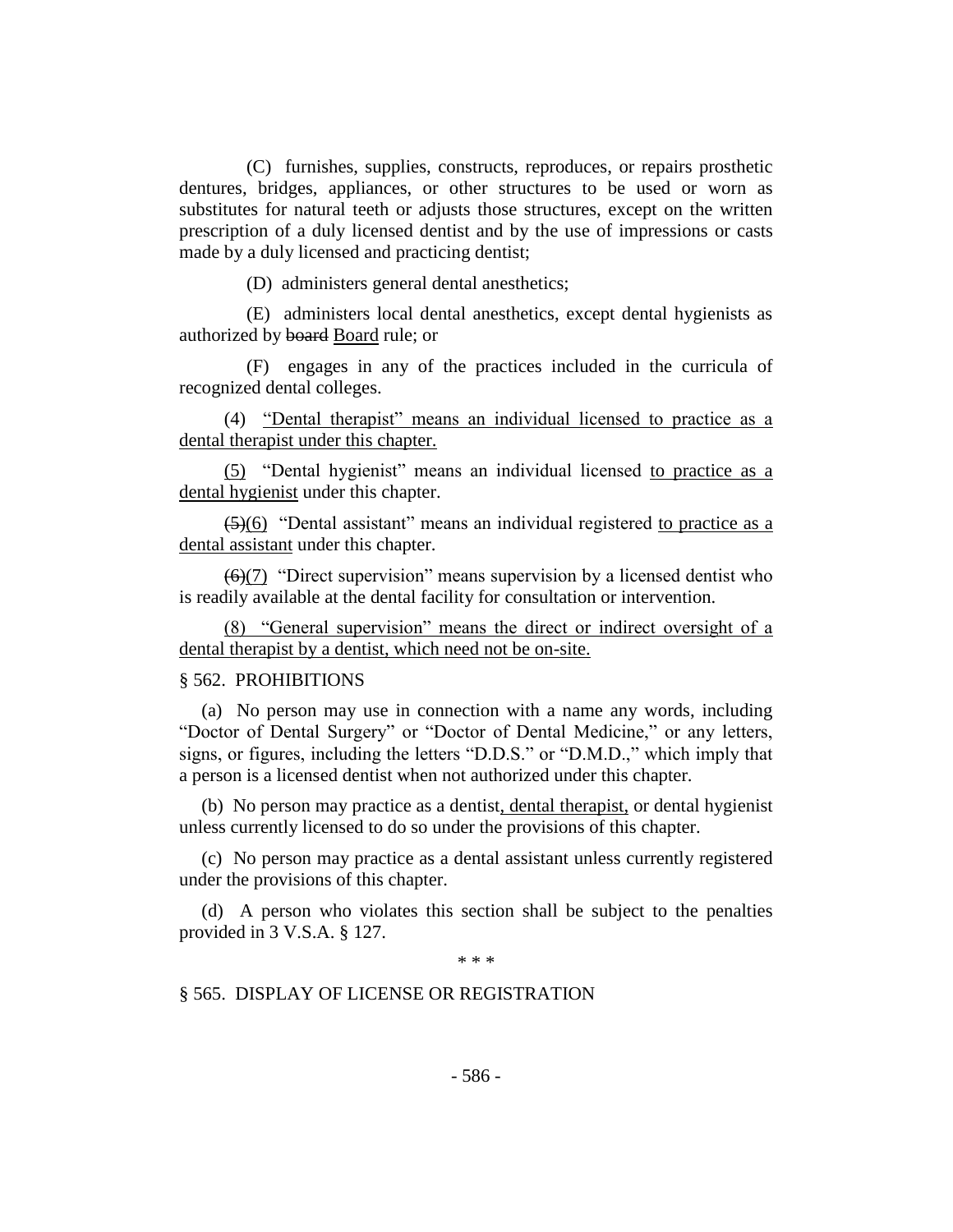Every dentist, dental therapist, dental hygienist, and dental assistant shall display a copy of his or her current license or registration at each place of practice and in such a manner so as to be easily seen and read.

\* \* \*

Subchapter 2. Board of Dental Examiners

\* \* \*

#### § 584. UNPROFESSIONAL CONDUCT

The board Board may refuse to give an examination or issue a license to practice dentistry, to practice as a dental therapist, or to practice dental hygiene or to register an applicant to be a dental assistant and may suspend or revoke any such license or registration or otherwise discipline an applicant, licensee, or registrant for unprofessional conduct. Unprofessional conduct means the following conduct and the conduct set forth in 3 V.S.A. § 129a by an applicant or person licensed or registered under this chapter:

\* \* \*

#### Subchapter 3A. Dental Therapists

## § 611. LICENSE BY EXAMINATION

(a) Qualifications for examination. To be eligible for examination for licensure as a dental therapist, an applicant shall:

(1) have attained the age of majority;

(2) be a licensed dental hygienist;

(3) be a graduate of a dental therapist educational program administered by an institution accredited by the Commission on Dental Accreditation to train dentists or dental hygienists; and

(4) pay the application fee set forth in section 662 of this chapter and an examination fee established by the Board by rule.

(b) Completion of examination.

(1) An applicant for licensure meeting the qualifications for examination set forth in subsection (a) of this section shall pass a comprehensive, competency-based clinical examination approved by the Board and administered independently of an institution providing dental therapist education. An applicant shall also pass an examination testing the applicant's knowledge of the Vermont laws and rules relating to the practice of dentistry approved by the Board.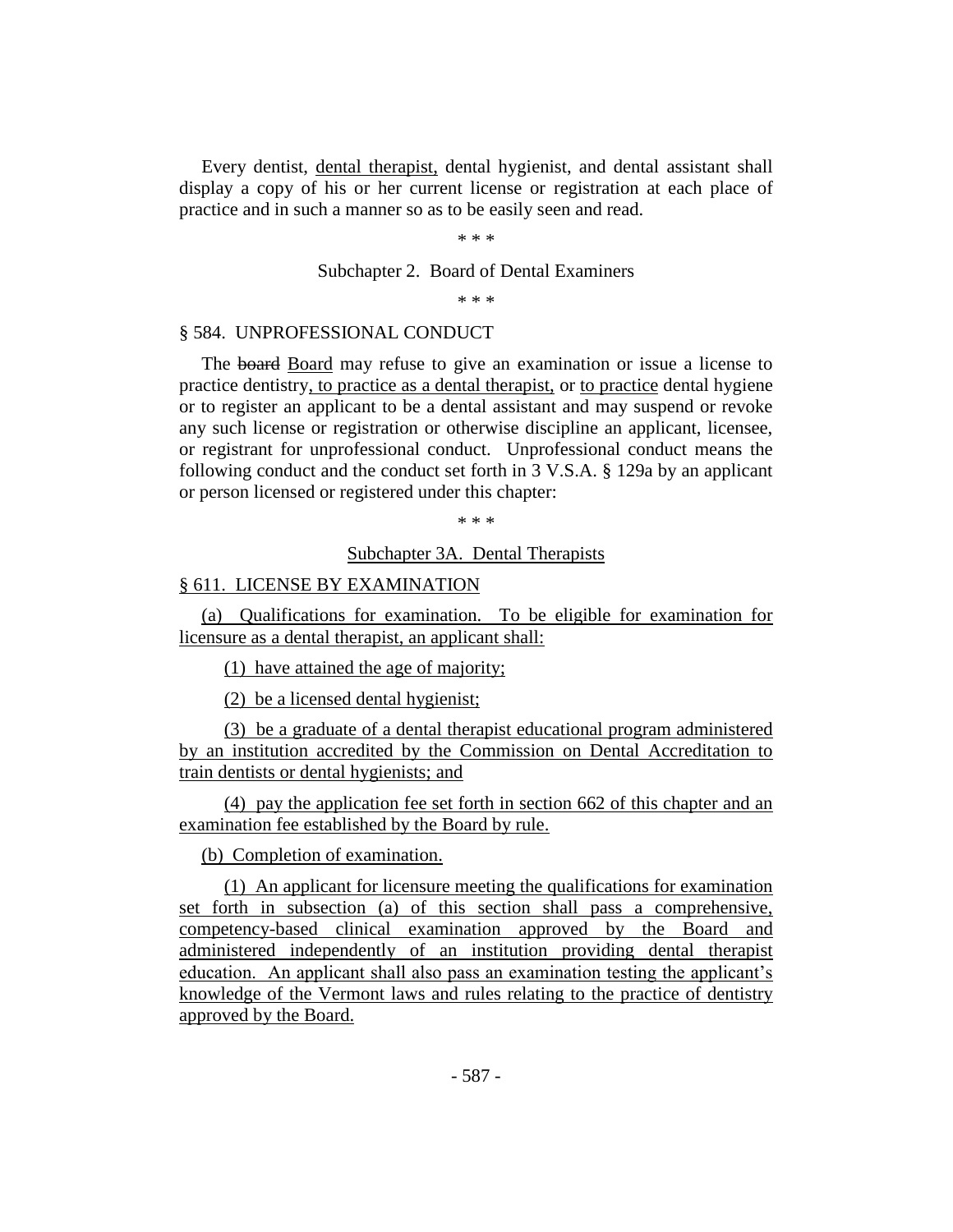(2) An applicant who has failed the clinical examination twice is ineligible to retake the clinical examination until further education and training are obtained as established by the Board by rule.

(c) The Board may grant a license to an applicant who has met the requirements of this section.

## § 612. LICENSE BY ENDORSEMENT

The Board may grant a license as a dental therapist to an applicant who:

(1) is currently licensed in good standing to practice as a dental therapist in any jurisdiction of the United States or Canada that has licensing requirements deemed by the Board to be at least substantially equivalent to those of this State;

(2) has met active practice requirements and any other requirements established by the Board by rule; and

(3) pays the application fee set forth in section 662 of this chapter.

# § 613. PRACTICE; SCOPE OF PRACTICE

(a) A person who provides oral health care services, including prevention, evaluation, and assessment; education; palliative therapy; and restoration under the general supervision of a dentist within the parameters of a collaborative agreement as provided under section 614 of this subchapter shall be regarded as practicing as a dental therapist within the meaning of this chapter.

(b) In addition to services permitted by the Board by rule, a dental therapist may perform the following oral health care services:

(1) Oral health instruction and disease prevention education, including nutritional counseling and dietary analysis.

(2) Periodontal charting, including a periodontal screening examination.

(3) Exposing radiographs.

(4) Dental prophylaxis.

(5) Prescribing, dispensing, and administering analgesics, anti-inflammatories, and antibiotics.

(6) Applying topical preventive or prophylactic agents, including fluoride varnishes, antimicrobial agents, and pit and fissure sealants.

(7) Pulp vitality testing.

(8) Applying desensitizing medication or resin.

(9) Fabricating athletic mouthguards.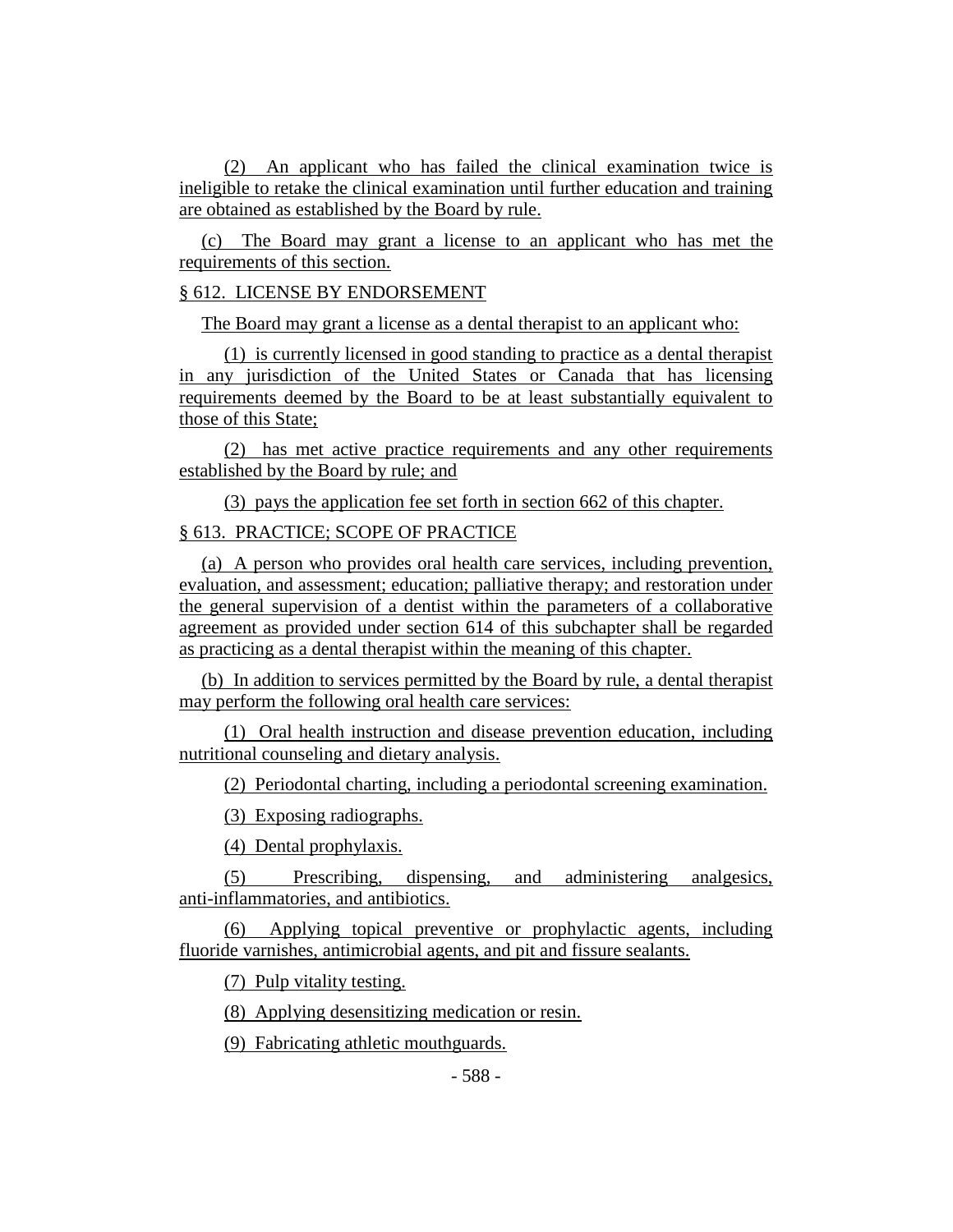(10) Placement of temporary restorations.

(11) Fabricating soft occlusal guards.

(12) Tissue conditioning and soft reline.

(13) Interim therapeutic restorations.

(14) Changing periodontal dressings.

(15) Tooth reimplantation and stabilization.

(16) Administering local anesthetic.

(17) Administering nitrous oxide.

(18) Oral evaluation and assessment of dental disease.

(19) Formulating an individualized treatment plan, including services within the dental therapist's scope of practice and referral for services outside the dental therapist's scope of practice.

(20) Extractions of primary teeth.

(21) Nonsurgical extractions of periodontally diseased permanent teeth with tooth mobility of  $+3$ . A dental therapist shall not extract a tooth if it is unerupted, impacted, fractured, or needs to be sectioned for removal.

(22) Emergency palliative treatment of dental pain.

(23) Placement and removal of space maintainers.

(24) Cavity preparation.

(25) Restoring primary and permanent teeth, not including permanent tooth crowns, bridges, or denture fabrication.

(26) Placement of temporary crowns.

(27) Preparation and placement of preformed crowns.

(28) Pulpotomies on primary teeth.

(29) Indirect and direct pulp capping on primary and permanent teeth.

(30) Suture removal.

(31) Brush biopsies.

(32) Repairing defective prosthetic devices.

(33) Recementing permanent crowns.

(34) Mechanical polishing.

§ 614. COLLABORATIVE AGREEMENT

- 589 -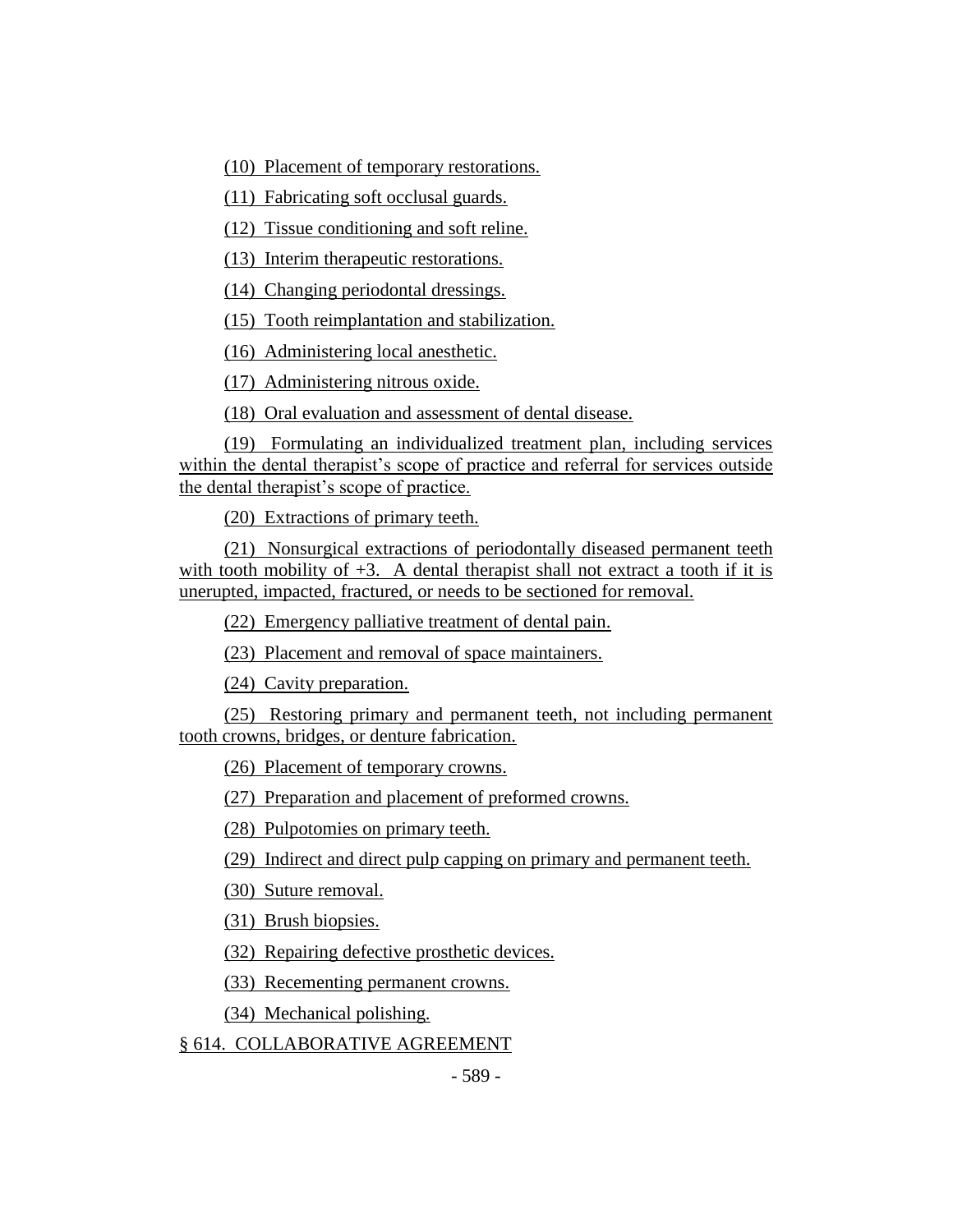(a) Before a dental therapist may enter into his or her first collaborative agreement, he or she shall:

(1) complete 1,000 hours of direct patient care using dental therapy procedures under the direct supervision of a dentist; and

(2) receive a certificate of completion signed by that supervising dentist that verifies the dental therapist completed the hours described in subdivision (1) of this subsection.

(b) In order to practice as a dental therapist, a dental therapist shall enter into a written collaborative agreement with a dentist. The agreement shall include:

(1) practice settings where services may be provided and the populations to be served;

(2) any limitations on the services that may be provided by the dental therapist, including the level of supervision required by the supervising dentist;

(3) age- and procedure-specific practice protocols, including case selection criteria, assessment guidelines, and imaging frequency;

(4) a procedure for creating and maintaining dental records for the patients that are treated by the dental therapist;

(5) a plan to manage medical emergencies in each practice setting where the dental therapist provides care;

(6) a quality assurance plan for monitoring care provided by the dental therapist, including patient care review, referral follow-up, and a quality assurance chart review;

(7) protocols for prescribing, administering, and dispensing medications, including the specific conditions and circumstances under which these medications may be dispensed and administered;

(8) criteria relating to the provision of care to patients with specific medical conditions or complex medication histories, including requirements for consultation prior to the initiation of care;

(9) supervision criteria of dental assistants and dental hygienists; and

(10) a plan for the provision of clinical resources and referrals in situations that are beyond the capabilities of the dental therapist.

(c)(1) The supervising dentist shall accept responsibility for all services authorized and performed by the dental therapist pursuant to the collaborative agreement.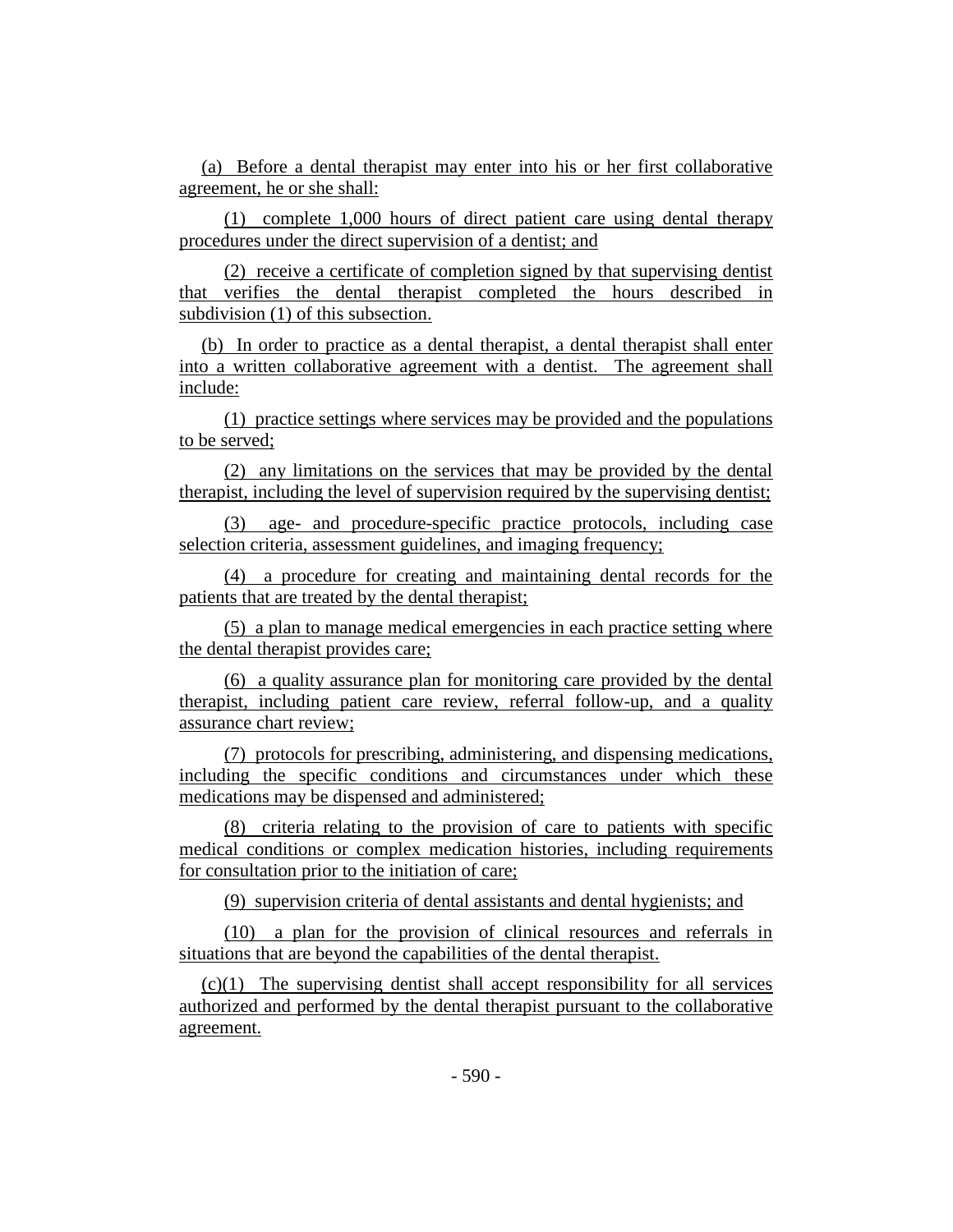(2) A supervising dentist shall be licensed and practicing in Vermont.

(3) A supervising dentist is limited to entering into a collaborative agreement with no more than two dental therapists at any one time.

(d)(1) A collaborative agreement shall be signed and maintained by the supervising dentist and the dental therapist.

(2) A collaborative agreement shall be reviewed, updated, and submitted to the Board on an annual basis or as soon as a change is made to the agreement.

# § 615. APPLICATION OF OTHER LAWS

(a) A dental therapist authorized to practice under this chapter shall not be in violation of section 562 of this chapter as it relates to the unauthorized practice of dentistry if the practice is authorized under this chapter and under the collaborative agreement.

(b) A dentist who permits a dental therapist to perform a dental service other than those authorized under this chapter or by the Board by rule or any dental therapist who performs an unauthorized service shall be in violation of section 584 of this chapter.

# § 616. USE OF DENTAL HYGIENISTS AND DENTAL ASSISTANTS

(a) A licensed dental therapist may supervise dental assistants and dental hygienists directly to the extent permitted in the collaborative agreement.

(b) At any one practice setting, a licensed dental therapist may have under his or her direct supervision no more than a total of two assistants, hygienists, or combination thereof.

# § 617. REFERRALS

(a) The supervising dentist is responsible for arranging for another dentist or specialist to provide any necessary services needed by a patient that are beyond the scope of practice of the dental therapist and which the supervising dentist is unable to provide.

(b) A dental therapist, in accordance with the collaborative agreement, shall refer patients to another qualified dental or health care professional to receive any needed services that exceed the scope of practice of the dental therapist.

\* \* \*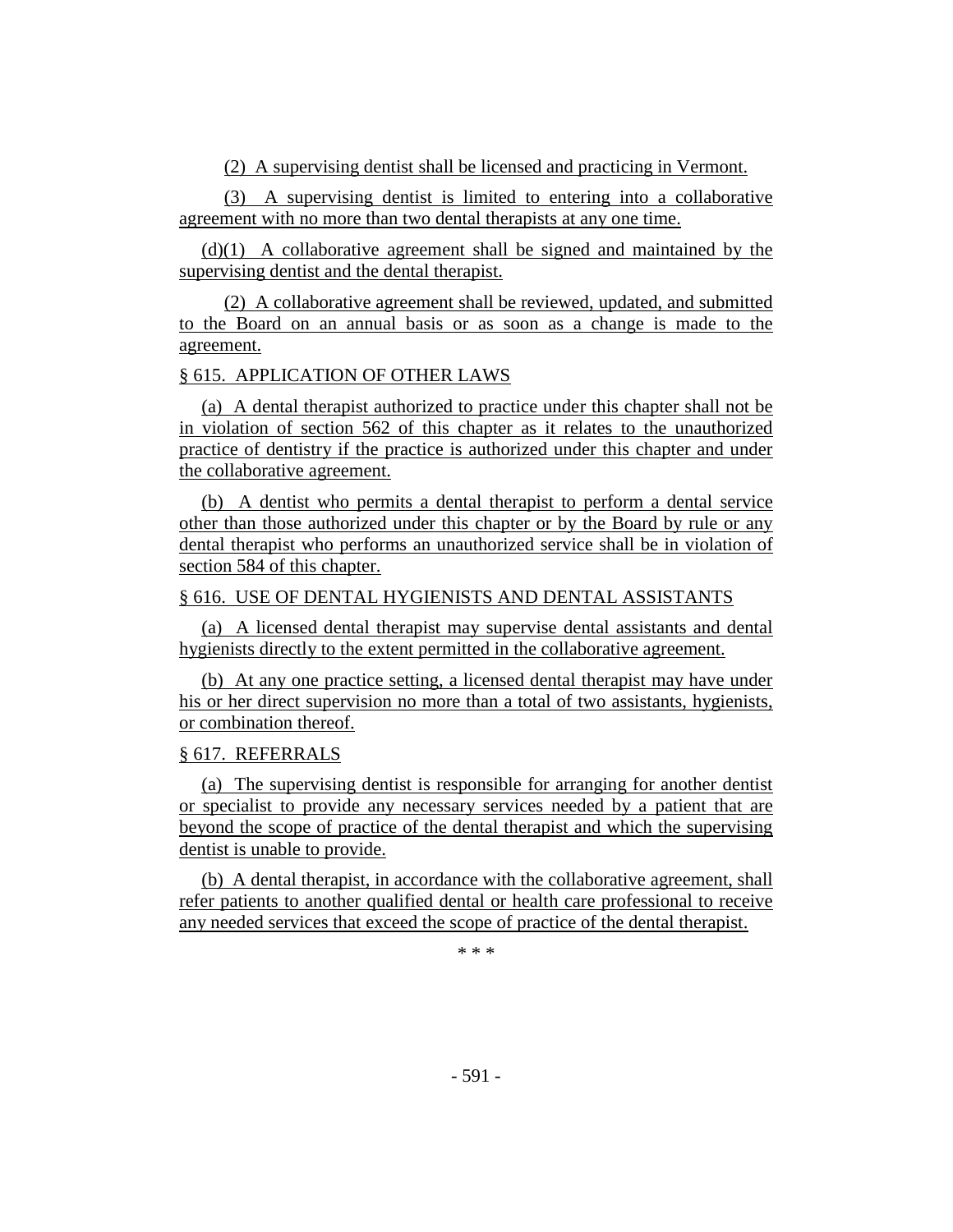Subchapter 6. Renewals, Continuing Education, and Fees

## § 661. RENEWAL OF LICENSE

(a) Licenses and registrations shall be renewed every two years on a schedule determined by the office of professional regulation Office of Professional Regulation.

(b) No continuing education reporting is required at the first biennial license renewal date following licensure.

(c) The board Board may waive continuing education requirements for licensees who are on active duty in the armed forces of the United States U.S. Armed Forces.

(d) Dentists.

\* \* \*

(e) Dental therapists. To renew a license, a dental therapist shall meet active practice requirements established by the Board by rule and document completion of no fewer than 20 hours of Board-approved continuing professional education which shall include an emergency office procedures course during the two-year licensing period preceding renewal.

(f) Dental hygienists. To renew a license, a dental hygienist shall meet active practice requirements established by the board Board by rule and document completion of no fewer than 18 hours of board-approved Board-approved continuing professional education which shall include an emergency office procedures course during the two-year licensing period preceding renewal.

 $(f)(g)$  Dental assistants. To renew a registration, a dental assistant shall meet the requirements established by the board Board by rule.

§ 662. FEES

(a) Applicants and persons regulated under this chapter shall pay the following fees:

(1) Application

| (A) Dentist                                 | \$225.00 |
|---------------------------------------------|----------|
| (B) Dental therapist                        | \$185.00 |
| (C) Dental hygienist                        | \$150.00 |
| $\left(\frac{C}{D}\right)$ Dental assistant | \$60.00  |
|                                             |          |

(2) Biennial renewal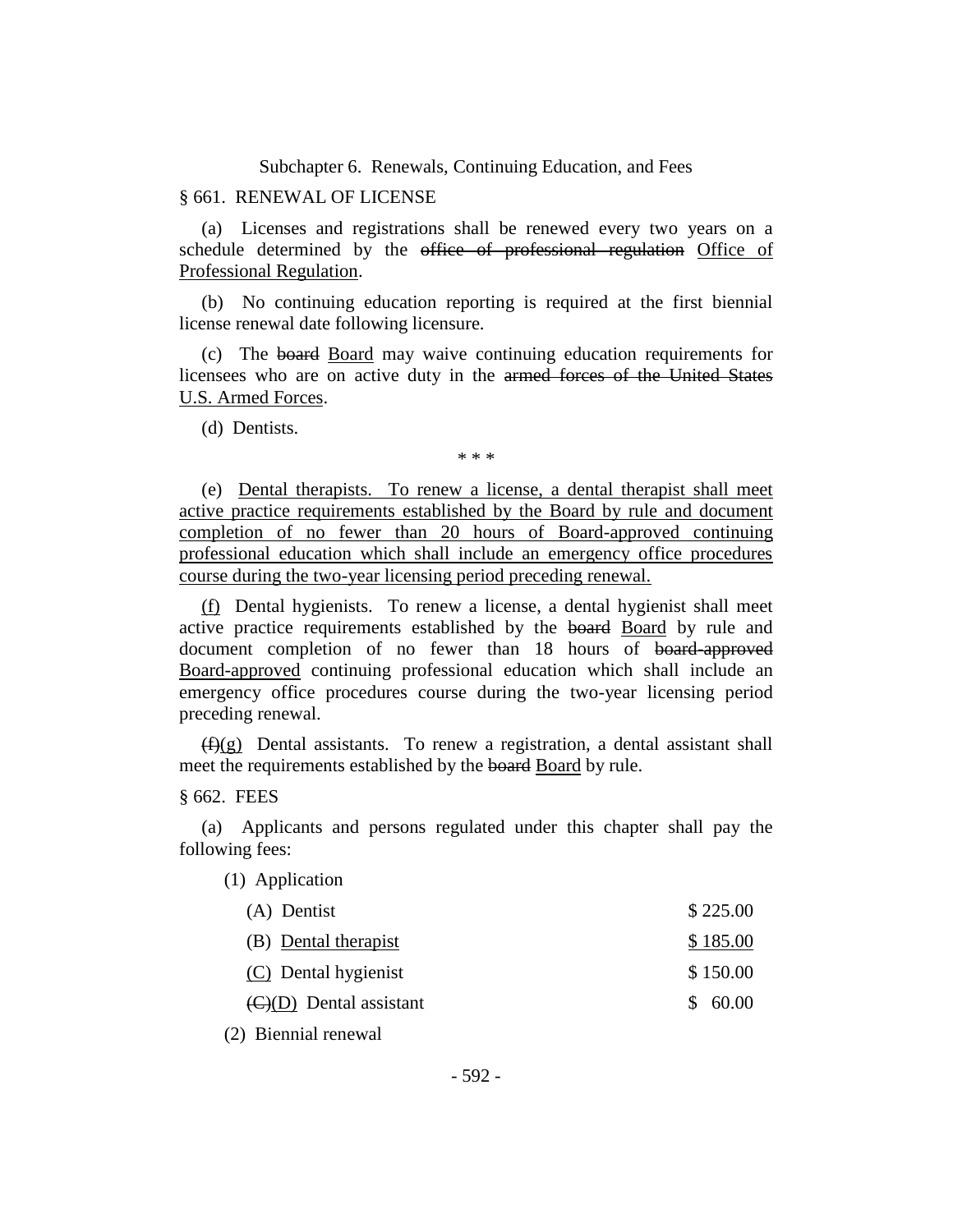| (A) Dentist                              | \$355.00 |
|------------------------------------------|----------|
| (B) Dental therapist                     | \$225.00 |
| (C) Dental hygienist                     | \$125.00 |
| $\langle C \rangle$ (D) Dental assistant | \$75.00  |

(b) The licensing fee for a dentist, dental therapist, or dental hygienist or the registration fee for a dental assistant who is otherwise eligible for licensure or registration and whose practice in this state State will be limited to providing pro bono services at a free or reduced-fee clinic or similar setting approved by the board Board shall be waived.

\* \* \*

# Sec. 2. COMMISSION ON DENTAL ACCREDITATION; EFFECTIVE **DATE**

The provision set forth in Sec. 1 of this act, in 26 V.S.A.  $\S 611(a)(3)$ (license by examination; graduate), that requires accreditation by the Commission on Dental Accreditation, shall take effect once that accreditation from the Commission becomes available.

# Sec. 3. BOARD OF DENTAL EXAMINERS; REPORT ON GEOGRAPHIC DISTRIBUTION OF DENTAL THERAPISTS

No earlier than two years after the effective date of this act but on or before January 1, 2020, the Board of Dental Examiners shall report to the Senate Committees on Health and Welfare and on Government Operations and the House Committees on Health Care and on Government Operations regarding:

(1) the geographic distribution of licensed dental therapists practicing in this State;

(2) the geographic areas of this State that are underserved by licensed dental therapists; and

(3) The Board's recommended incentives to promote the practice of licensed dental therapists in underserved areas of this State, particularly those areas that are rural in nature and have high numbers of people living in poverty.

Sec. 4. EFFECTIVE DATE

This act shall take effect on July 1, 2015.

And that after passage the title of the bill be amended to read:

An act relating to establishing and regulating dental therapists.

(Committee vote: 4-1-0)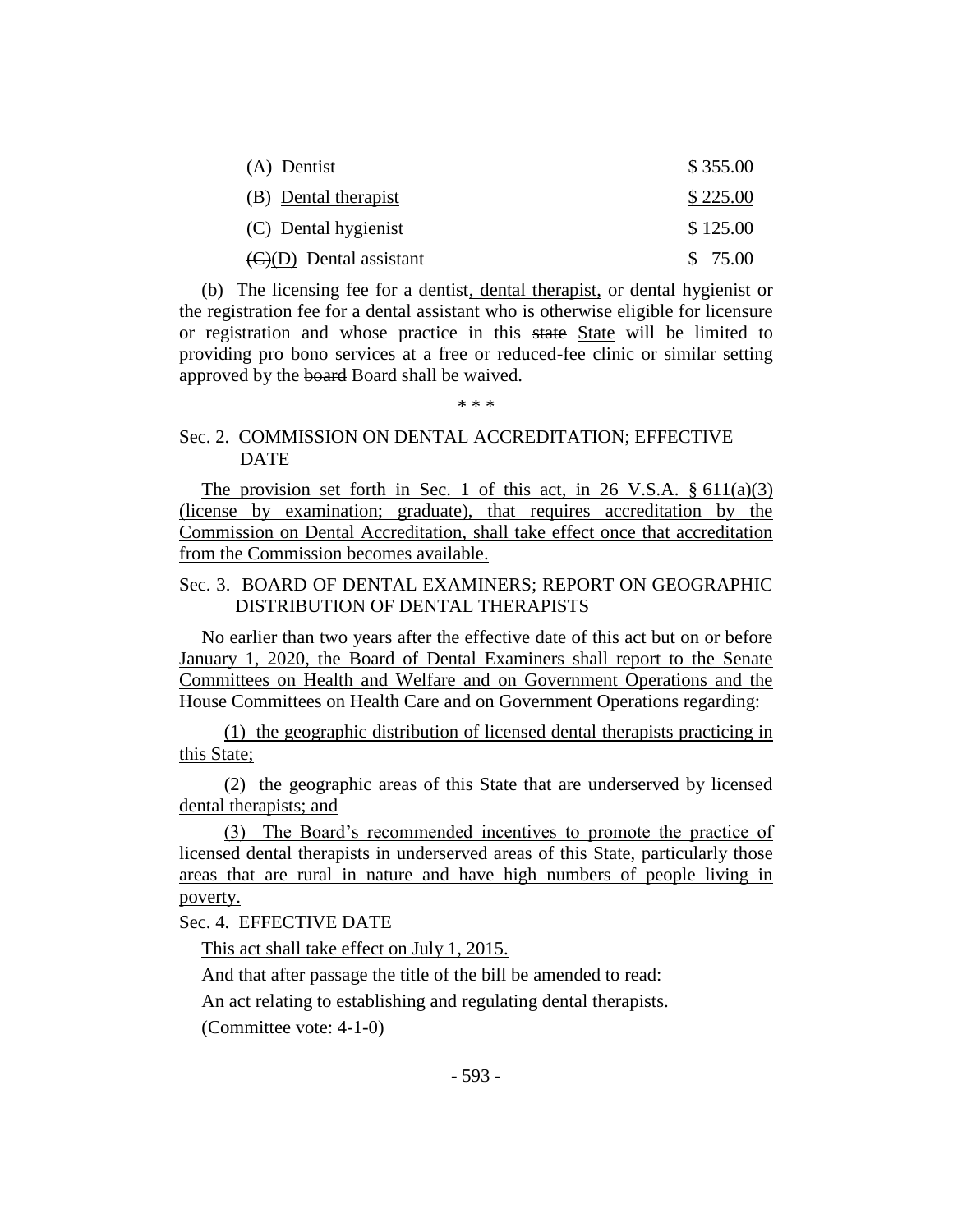**Reported without recommendation by Senator MacDonald for the Committee on Finance.**

(Committee voted: 3-2-2)

## **NOTICE CALENDAR**

## **Second Reading**

### **Favorable with Recommendation of Amendment**

# **S. 114.**

An act relating to the Open Meeting Law.

# **Reported favorably with recommendation of amendment by Senator Bray for the Committee on Government Operations.**

The Committee recommends that the bill be amended by striking out all after the enacting clause and inserting in lieu thereof the following:

Sec. 1. 1 V.S.A. § 312 is amended to read:

#### § 312. RIGHT TO ATTEND MEETINGS OF PUBLIC AGENCIES

(a)(1) All meetings of a public body are declared to be open to the public at all times, except as provided in section 313 of this title. No resolution, rule, regulation, appointment, or formal action shall be considered binding except as taken or made at such open meeting, except as provided under subdivision  $313(a)(2)$  of this title. A meeting of a public body is subject to the public accommodation requirements of 9 V.S.A. chapter 139. A public body shall electronically record all public hearings held to provide a forum for public comment on a proposed rule, pursuant to 3 V.S.A. § 840. The public shall have access to copies of such electronic recordings as described in section 316 of this title.

(2) Participation in meetings through electronic or other means.

(A) As long as the requirements of this subchapter are met, one or more of the members of a public body may attend a regular, special, or emergency meeting by electronic or other means without being physically present at a designated meeting location.

(B) If one or more members attend a meeting by electronic or other means, such members may fully participate in discussing the business of the public body and voting to take an action, but any vote of the public body that is not unanimous shall be taken by roll call.

(C) Each member who attends a meeting without being physically present at a designated meeting location shall: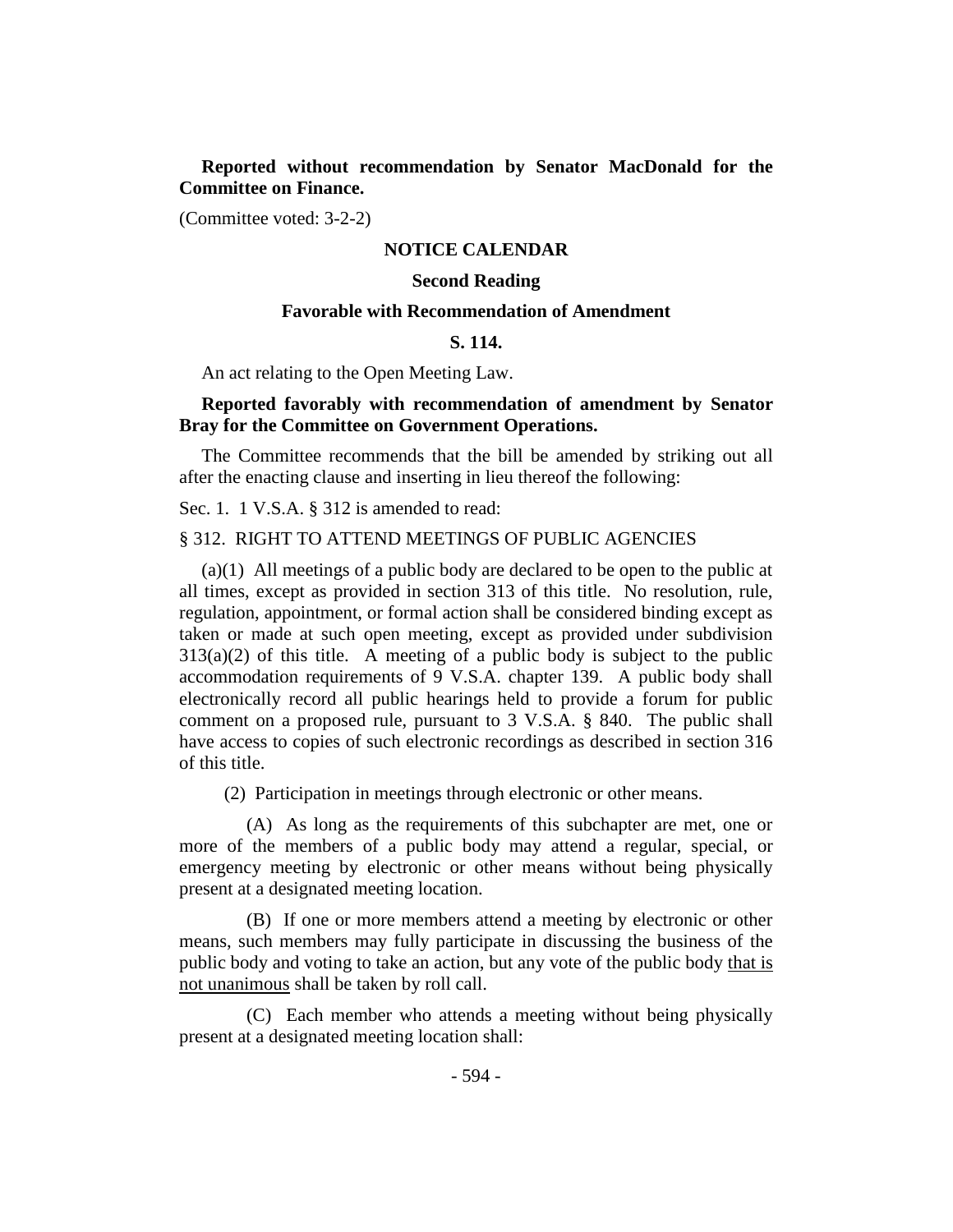(i) identify himself or herself when the meeting is convened; and

(ii) be able to hear the conduct of the meeting and be heard throughout the meeting.

(D) If a quorum or more of the members of a public body attend a meeting without being physically present at a designated meeting location, the following additional requirements shall be met:

(i) At least 24 hours prior to the meeting, or as soon as practicable prior to an emergency meeting, the public body shall publicly announce the meeting, and a municipal public body shall post notice of the meeting in or near the municipal clerk's office and in at least two other designated public places in the municipality.

(ii) The public announcement and posted notice of the meeting agenda required under subsection (d) of this section shall designate at least one physical location where a member of the public can attend and participate in the meeting. At least one member of the public body, or at least one staff or designee of the public body, shall be physically present at each designated meeting location.

(b)(1) Minutes shall be taken of all meetings of public bodies. The minutes shall cover all topics and motions that arise at the meeting and give a true indication of the business of the meeting. Minutes shall include at least the following minimal information:

(A) all members of the public body present;

(B) all other active participants in the meeting;

(C) all motions, proposals, and resolutions made, offered, and considered, and what disposition is made of same; and

(D) the results of any votes, with a record of the individual vote of each member if a roll call is taken.

(2) Minutes of all public meetings shall be matters of public record, shall be kept by the clerk or secretary of the public body, and shall be available for inspection by any person and for purchase of copies at cost upon request after five calendar days from the date of any meeting. Meeting minutes shall be posted no later than five eight calendar days from the date of the meeting to a website, if one exists, that the public body maintains or has designated as the official website of the body. Except as authorized in this subsection, posted minutes shall not be removed from the website sooner than one year from the date of the meeting for which the minutes were taken.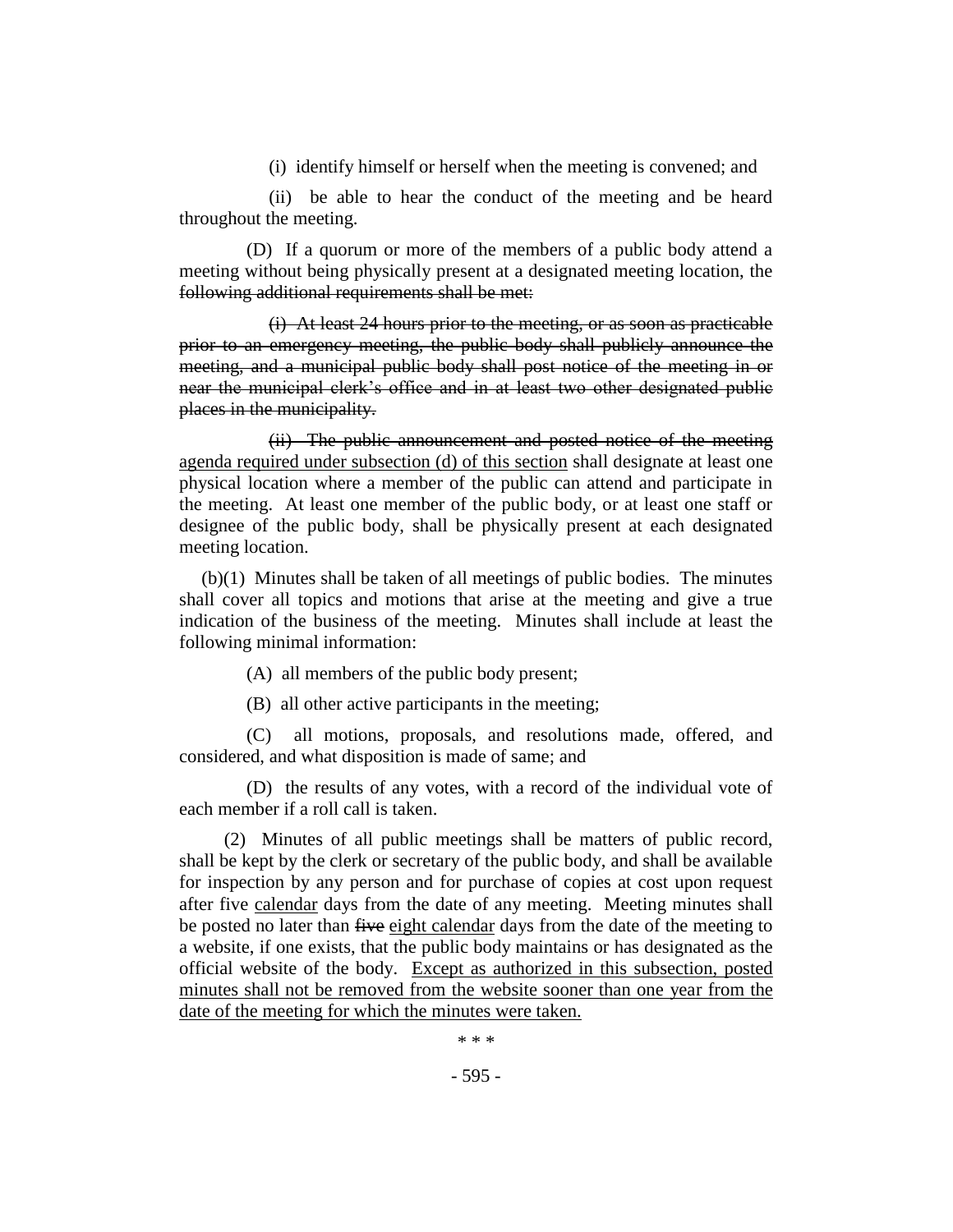(d)(1) At least 48 hours prior to a regular meeting, and at least 24 hours prior to a special meeting, a meeting agenda shall be:

(A) posted to a website, if one exists, that the public body maintains or designates as the official website of the body; and

(B) in the case of a municipal public body, posted in or near the municipal office and in at least two other designated public places in the municipality.

(2) A meeting agenda shall be made available to a person prior to the meeting upon specific request.

(3)(A) Any addition to or deletion from the agenda shall be made as the first act of business at the meeting.

(B) Any other adjustment to the agenda may be made at any time during the meeting.

\* \* \*

Sec. 2. 1 V.S.A. § 312(b)(2) is amended to read:

(2) Minutes of all public meetings shall be matters of public record, shall be kept by the clerk or secretary of the public body, and shall be available for inspection by any person and for purchase of copies at cost upon request after five calendar days from the date of any meeting. Meeting minutes shall be posted no later than eight five calendar days from the date of the meeting to a website, if one exists, that the public body maintains or has designated as the official website of the body. Except as authorized in this subsection, posted minutes shall not be removed from the website sooner than one year from the date of the meeting for which the minutes were taken.

Sec. 3. 1 V.S.A. § 314(b) is amended to read:

(b)(1) Prior to instituting an action under subsection (c) of this section, the Attorney General or any person aggrieved by a violation of the provisions of this subchapter shall provide the public body written notice that alleges a specific violation of this subchapter and requests a specific cure of such violation. The public body will not be liable for attorney's fees and litigation costs under subsection (d) of this section if it cures in fact a violation of this subchapter in accordance with the requirements of this subsection.

(2) Upon receipt of the written notice of alleged violation, the public body shall respond publicly to the alleged violation within seven business 10 calendar days by:

(A) acknowledging the violation of this subchapter and stating an intent to cure the violation within 14 calendar days; or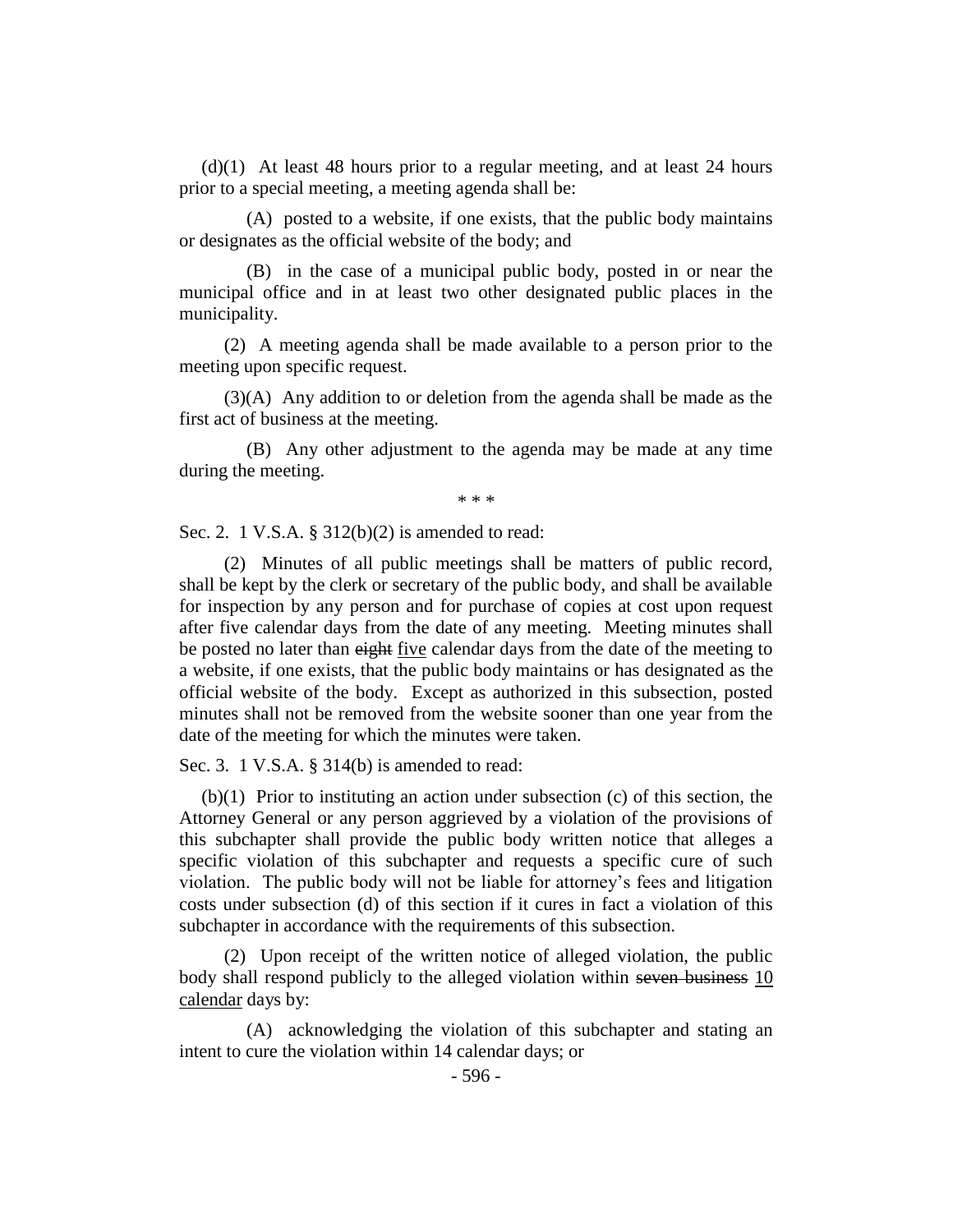(B) stating that the public body has determined that no violation has occurred and that no cure is necessary.

(3) Failure of a public body to respond to a written notice of alleged violation within seven business 10 calendar days shall be treated as a denial of the violation for purposes of enforcement of the requirements of this subchapter.

(4) Within 14 calendar days after a public body acknowledges a violation under subdivision  $(2)(A)$  of this subsection, the public body shall cure the violation at an open meeting by:

(A) if applicable, either ratifying, or declaring as void, any action taken at or resulting from a meeting in violation of this subchapter not noticed in accordance with subsection  $312(c)$  of this title or at which the public was wrongfully excluded; and

(B) adopting specific measures that actually prevent future violations.

(5) Acknowledgment of a violation under this subsection shall not of itself subject a person to a criminal penalty under subsection (a) of this section.

Sec. 4. 2014 Acts and Resolves No. 143, Sec. 6 is amended to read:

#### Sec. 6. EFFECTIVE DATES

This act shall take effect on July 1, 2014. However, a person who violates 1 V.S.A. § 312(b)(2) or 1 V.S.A. § 312(d)(1)(A) as amended by this act (requirement requirements to post minutes and agenda to website, if any) shall not be subject to prosecution for such violation pursuant to 1 V.S.A. § 314(a) in connection with any meeting that occurs before July 1, 2015.

Sec. 5. EFFECTIVE DATES

This act shall take effect on passage, except that Sec. 2 shall take effect on July 1, 2016.

(Committee vote: 5-0-0)

#### **ORDERED TO LIE**

# **S. 133.**

An act relating to an employee's use of benefits.

**PENDING ACTION:** Second Reading

## **S. 137.**

An act relating to penalties for selling and dispensing marijuana.

**PENDING ACTION:** Committee Bill for Second Reading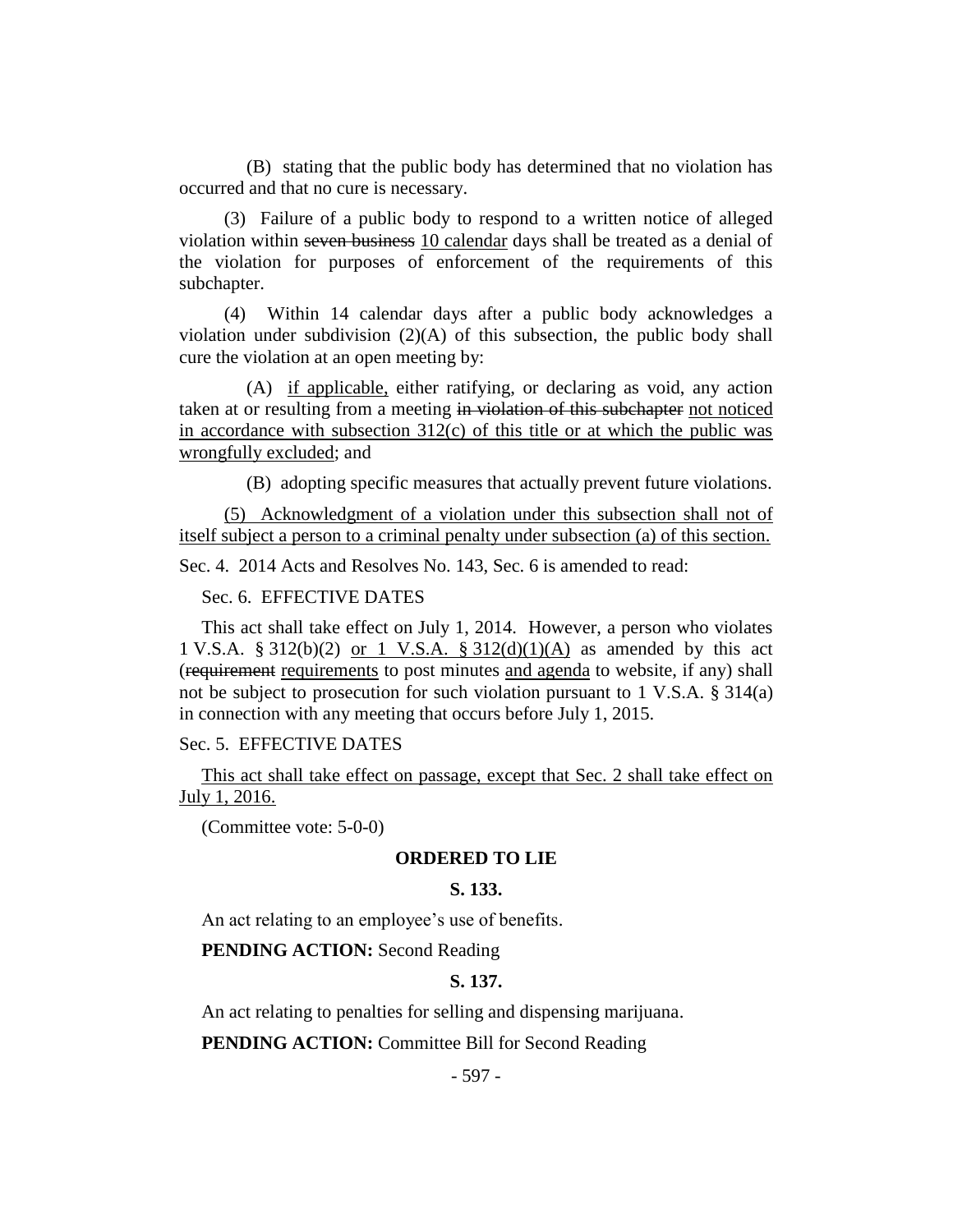#### **CONCURRENT RESOLUTIONS FOR ACTION**

**S.C.R. 13-14** (For text of Resolutions, see Addendum to Senate Calendar for March 26, 2015)

**H.C.R. 81-88** (For text of Resolutions, see Addendum to House Calendar for March 26, 2015)

#### **CONFIRMATIONS**

The following appointments will be considered by the Senate, as a group, under suspension of the Rules, as moved by the President *pro tempore,* for confirmation together and without debate, by consent thereby given by the Senate. However, upon request of any senator, any appointment may be singled out and acted upon separately by the Senate, with consideration given to the report of the Committee to which the appointment was referred, and with full debate; and further, all appointments for the positions of Secretaries of Agencies, Commissioners of Departments, Judges, Magistrates, and members of the Public Service Board shall be fully and separately acted upon.

Robert Ide of Peacham – Commissioner, Department of Motor Vehicles – By Sen. Kitchel for the Committee on Transportation. (3/12/15)

Sue Minter of Waterbury Center – Secretary, Agency of Transportation – By Sen. Westman for the Committee on Transportation. (3/13/15)

Patricia Moulton of Montpelier - Secretary, Agency of Commerce and Community Development – By Sen. Balint for the Committee on Econ. Dev., Housing and General Affairs. (3/24/15)

Noelle MacKay of Shelburne – Commissioner, Department of Housing and Community Development – By Sen. Balint for the Committee on Econ. Dev., Housing and General Affairs. (3/24/15)

Annie Noonan of Montpelier – Commissioner, Department of Labor – Sen. Cummings for the Committee on Econ. Dev., Housing and General Affairs. (3/24/15)

Megan Smith of Mendon – Commissioner, Department of Tourism and Marketing – Sen. Mullin for the Committee on Econ. Dev., Housing and General Affairs. (3/24/15)

Andrew Pallito of Jericho – Commissioner, Department of Corrections – Sen. Mazza for the Committee on Institutions. (3/24/15)

Michael Obuchowski of Montpelier – Commissioner, Department of Buildings and General Services – Sen. Balint for the Committee on Institutions. (3/24/15)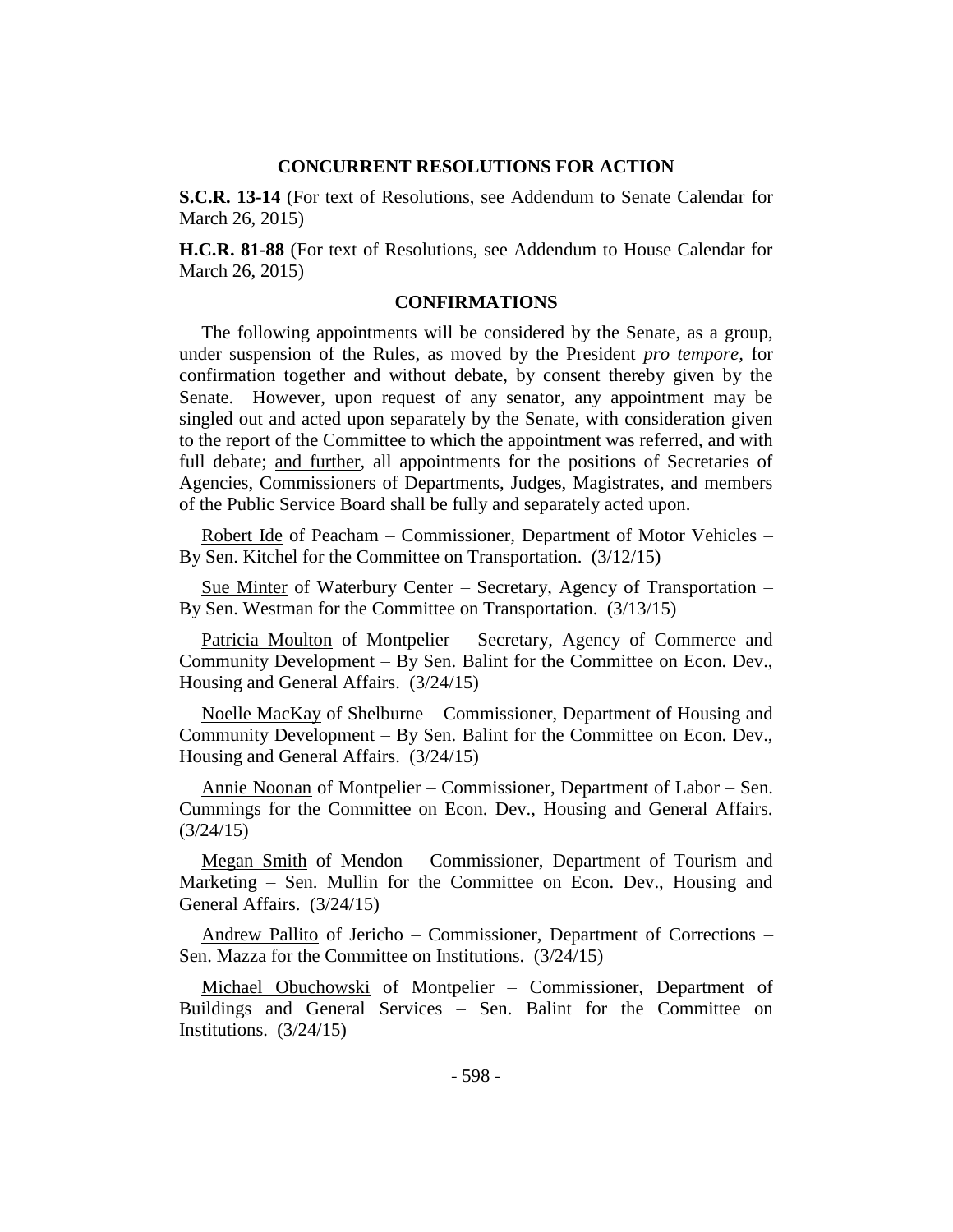Maribeth Spellman of Richmond – Commissioner, Department of Human Resources – Sen. Collamore for the Committee on Government Operations.  $(3/24/15)$ 

Rebecca Holcombe of Norwich – Secretary of Education – Sen. Cummings for the Committee on Education. (3/24/15)

Harry Chen, M.D. of Burlington – Commissioner of Health – Sen. McCormack for the Committee on Health and Welfare. (3/25/15)

Steven Costantino of Providence, RI – Commissioner of the Department of Health Access – Sen. Pollina for the Committee on Health and Welfare. (3/25/15)

Kenneth Schatz of Burlington – Commissioner, Department for Children and Families – Sen. Pollina for the Committee on Health and Welfare. (3/25/15)

Susan Wehry of Burlington – Commissioner, Department of Disabilities, Aging and Independent Living – By Sen. Lyons for the Committee on Health and Welfare. (3/25/15)

Paul Dupre of Barre – Commissioner, Department of Mental Health – By Sen. Lyons for the Committee on Health and Welfare. (3/25/15)

James Reardon of Essex Junction – Commissioner, Department of Finance and Management – Sen. Collamore for the Committee on Government Operations. (3/27/15)

Justin Johnson of Barre – Secretary, Agency of Administration – Sen. Pollina for the Committee on Government Operations. (3/31/15)

William Hoser of Chester – Member of the Vermont Board of Medical Practice – By Sen. McCormack for the Committee on Health and Welfare. (3/13/15)

Sarah Flynn of Burlington – Member of the Community High School of Vermont Board – By Sen. Zuckerman for the Committee on Education. (3/13/15)

Churchill Hindes of Colchester – Member, Vermont State Colleges Board of Trustees – By Sen. Zuckerman for the Committee on Education. (3/13/15)

Michael Pieciak of Winooski – Member, Vermont State Colleges Board of Trustees – By Sen. Zuckerman for the Committee on Education. (3/13/15)

Patricia Boucher of Enosburg Falls – Member of the Parole Board – Sen. McAllister for the Committee on Institutions. (3/17/15)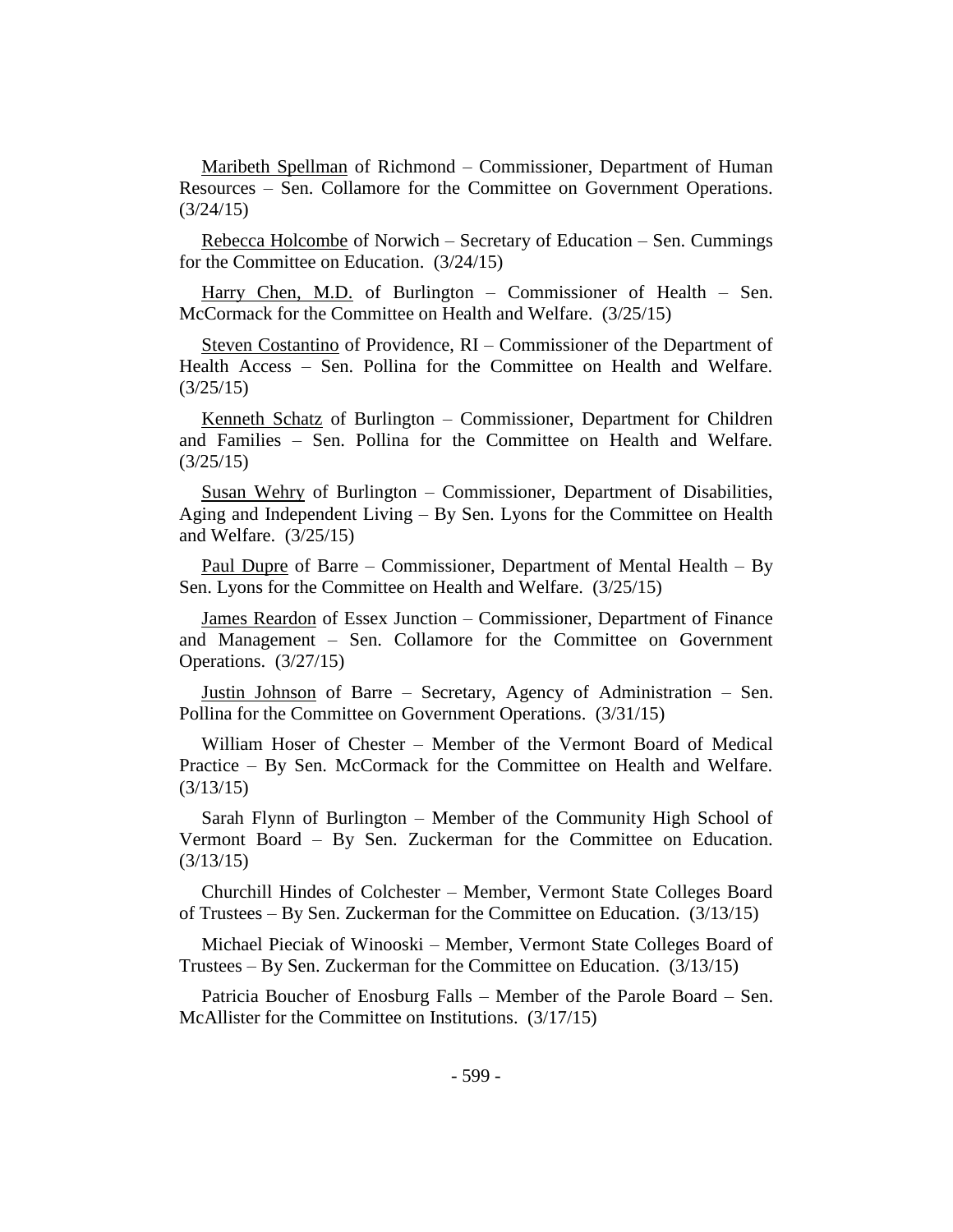Robert Greemore of Barre – Member of the State Labor Relations Board – Sen. Cummings for the Committee on Econ. Dev., Housing and General Affairs. (3/24/15)

Mary P. Miller of Waterbury – Member of the State Housing Authority – Sen. Cummings for the Committee on Econ. Dev., Housing and General Affairs. (3/24/15)

Mary Stephens of Forestdale – Alternate Member of the Parole Board – Sen. McAllister for the Committee on Institutions. (3/24/15)

Jessica Holmes of Cornwall – Member of the Green Mountain Care Board – Sen. Collamore for the Committee on Health and Welfare. (3/25/15)

Scott Connolly of Burlington – Member of the Vermont Tobacco Evaluation and Review Board – Sen. Collamore for the Committee on Health and Welfare. (3/26/15)

Dawn Fuller-Ball of Randolph – Member of the Tobacco Evaluation and Review Board – Sen. Collamore for the Committee on Health and Welfare. (3/26/15)

Joslyn L. Wilschek of Montpelier – Member of the Human Services Board – Sen. Collamore for the Committee on Health and Welfare. (3/26/15)

#### **REPORTS ON FILE**

#### **Reports 2015**

Pursuant to the provisions of 2 V.S.A. §20(c), one (1) hard copy of the following report is on file in the office of the Secretary of the Senate. Effective January 2010, pursuant to Act No. 192, Adj. Sess.  $(2008)$  §5.005 $(g)$ some reports will automatically be sent by electronic copy only and can be found on the State of Vermont Legislative webpage.

1. Working Lands Enterprise Initiative Annual Report: Fiscal Year 2014. (Vermont Agency of Agriculture, Food and Markets) (March 2015)

## **FOR INFORMATION ONLY**

#### **CROSSOVER DEADLINES**

The Senate Rules Committee established the following Crossover deadlines:

(1) All **Senate** bills must be reported out of the last committee of reference (including the Committees on Appropriations and Finance, except as provided